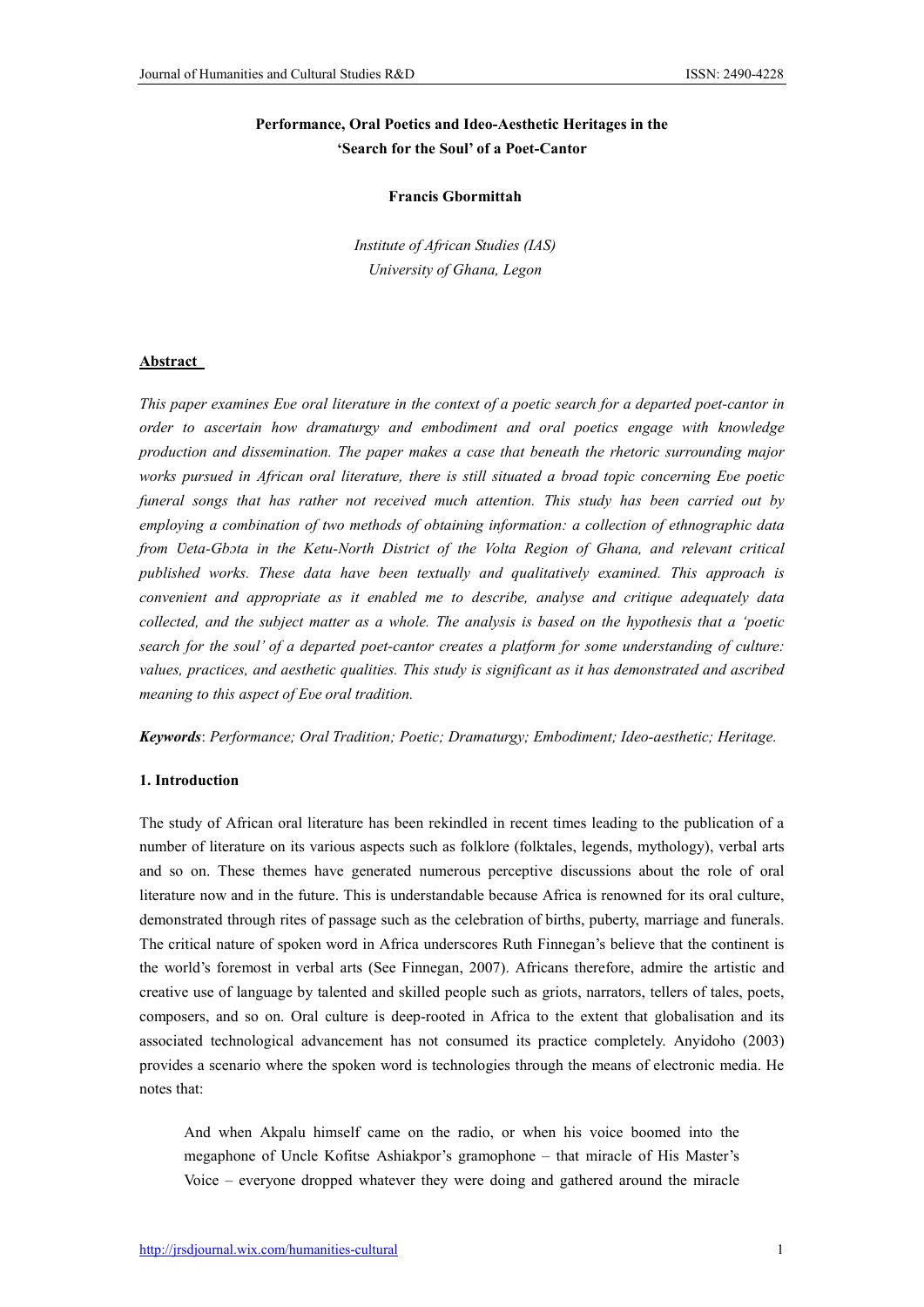machine as the greatest of all Ewe poet-cantors spoke and sang to us in our own language (Anyidoho, 2003: 6).

In effect technology has come not to destroy, but rather to enlarge the tradition of orality in a more relevant and innovative manner. This is why it is incumbent upon oral artists to take advantage of new technologies and use them to their benefit. The challenge, however, is how oral artists can take advantage of these technologies and blend them with traditional knowledge to make the necessary impact. I have, therefore, embarked on this study in an effort to offer one more perspective on African oral traditions, specifically, oral literature in the Aŋlɔ-Eυe area. The focus really is on dramaturgy (dramatic composition and the representation of physical and symbolic space), embodiment (values, beliefs, practices, and aesthetic expressions) and oral poetics within the context of a 'poetic search for the soul' of a departed poet-cantor.

It should be clear that this is not the first time a study is being carried out into funeral elegies or funeral songs and the poetic values they adopt. Scholars like Ruth Finnegan, J.H. Nketia, Isidore Okpewho, Kichamu Akiraga and Bole Odaga have all published works on some areas of the subject. One scholar and poet who studied and adopted lyrics of Eυe funeral songs in his poems is Kofi Anyidoho. He explored the synthesis of Eυe and Western paradigms to artistically put together his poems (Note 2). Likewise, Kofi Awoonor employs rhythms and themes from Eυe traditional funeral songs in his 1964 and 1971 collections of poems (Awoonor, 1971). Awoonor, in 1974, examined Eυe elegies, particularly Akpalu's funeral dirges in their fundamental style to ascertain their inter-relatedness and significance, and the conditions that motivated Akpalu to compose them (Awoonor, 1974). He further delves into drum interpretations of these dirges as well as their circumstantial meaning. Similarly, J.H. Nketia examines in Akan dirges, themes, language, literary form, social function, structural types, and occasions for performance as well as musical qualities (Nketia, 1955). Ezekiel Alembi also discusses the role of song and dance in the context of a funeral among the Abanyole of the Western Province of Kenya (Alembi, 2009). Ruth Finnegan analyses dirges from diverse ethnic groups in Africa and observes recurring themes in African dirges (Finnegan, 1976). Liz Gunner elucidates on the significance of orality vise-à-vise the development of human culture, noting that:

Orality was the means by which Africa made its existence, its history long before the colonial and imperial presence of the West manifested itself. In this sense, orality needs to be seen not simply as 'the absence of literacy' but as something self-constitutive, *suis generis*. The accepting of this proposition has consequences for an understanding of world culture: namely, it is neither possible nor accurate to take one model that valorizes the written word as the blueprint for how the human race has developed (Gunner, 2007: 67).

This study is carved from a bigger work, in-progress, which involves in-depth examination of specific areas like 'talent-transference and parting rituals,' 'investiture of *Heno*,' 'functions of women in the funeral of poet-cantor,' 'performance virtuosity and fraternity among drum ensembles in Ketu-North District,' and 'anti-clockwise movement as a performance style of Eve songs.' What suffices for this paper is a survey which attempts to combine analysis of ethnographic data with a review of scholarly publications within the general context of performance, oral poetics and artistry.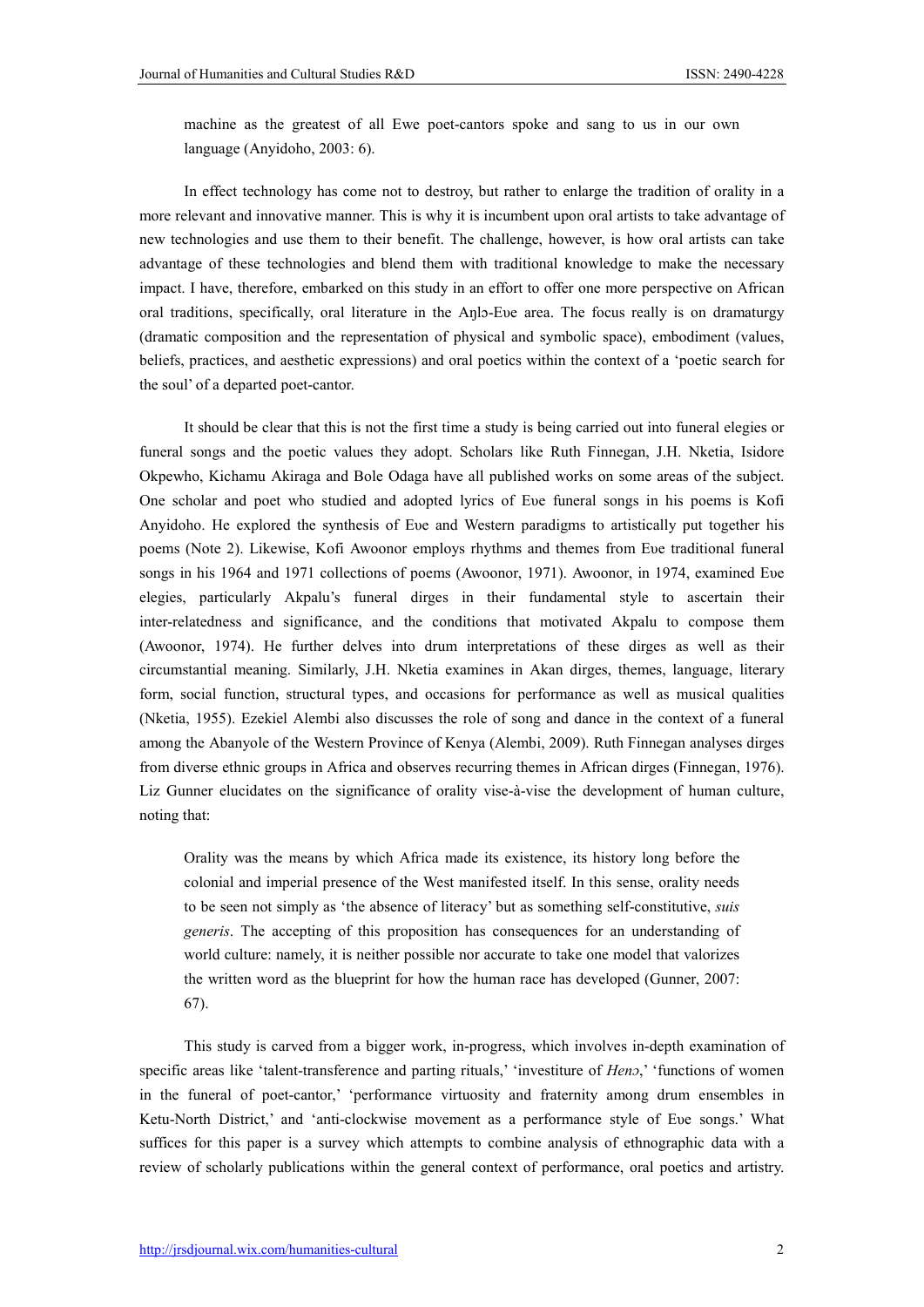From the foregoing concise background to the research, hopefully, I have been able to set the agenda for my intentions with this paper.

This paper is organised under eight headings as follows: 'The Field Site,' which outlines the socio-economic and political profile of Ueta-Gbota; 'Statement of the Problem and Motivation for the Study,' makes a case for the questions to be addressed; 'Objectives and Significance of the Study,' indicates what I hope to achieve and its importance; 'Methodology,' outlines the data collection and analysis approaches; 'Theoretical Premises,' presents framework for theories employed thereby providing parameters for the study; 'The search for the soul of a departed poet-cantor and ideo-aesthetic heritages,' describes and analysis the poetic search itself; 'Concepts, contexts and processes of Eυe poetic funeral songs,' discusses poet-cantors' motivation and perspectives of composition; and 'Aspects of dramaturgy and embodiment in the 'poetic search,'' examines dramatic elements and poetic stylistics.

# 2. The Field Site

The field work was carried out in Ueta-Gbota, an Aŋlɔ-Eʋe speaking community. It is located in the Ketu-North District of the Volta Region. Ueta-Gbota is one of the eleven, or so, communities (*tok*owo) of the Ueta Traditional Council, which comprises Xi, Dedego, Agovi-Ueta, Dekpo-Yia, Dekpo-Home, Dekpo-Dome, Adzotsi, Adrume, Ualavi, Klenomadi, and Atiteti. The traditional council shares boundaries with townships such as Dzodze (approx. to the North), Kliko (approx. to the East), Aŋlɔ-Afiadenyigba (approx. to the South) and Avenɔ suburbs (approx. to the West). The people are chiefly farmers and *kete* weavers. Ueta-Gbota is noted for its thriving Eve traditional music culture which led to the formation of an ensemble called *Haikotu* Performing Ensemble. The poetic search was held in memory of the late *Dumega* Abraham Kɔdzovi Anyidoho also known as Kɔdzovi Nugbegble. Until his death, he was a co-founder of the group and held very important positions as its *Henɔ* (poet-cantor) and *Azagunɔ,* master drummer, (Note 1). According to Kofi Anyidoho, Kɔdzovi Nugbegble "was the last great *Azagunɔ* and *Henɔ* of his generation (Anyidoho, 2015: 9)." This revelation provides the initial impetus to pursue this study.

## 3. Statement of the Problem and Motivation for the Study

I have endeavoured in this paper to provide insight into Eυe oral literature which has not been studied amply, specifically, into the 'poetic search for the soul' of a departed Eυe singer, composer, performer and a poet. The question really is that, largely, many Eυe youngsters have the tendency to believe that performance of funeral rituals, especially, for a poet-cantor is mundane and only offer them the opportunity to socialise at the funeral of another 'old man' or 'woman.' In this way, they relegate to oblivion the functional values of special funeral rites. Additionally, the fact that some Western scholars faced challenges that affected quality of works they did in the area of African oral tradition must give cause to African scholars to constantly work to set the records straight. Western researchers suffered from inherited biases from missionaries and colonial administrators against Africans and their culture (Okpewho, 2007: 84). Achebe (1994) has a thought-provoking opinion on the flaws of the Western critic on African literature: "the European critic of African literature must cultivate the habit of humility appropriate to his limited experience of the African world (Achebe, 1994: 1192)." However, publications (Note 3) resulting from their research activities remain on the bookshelves. The herculean task for African scholars to return to the field to work to counter the misconceptions in the pages of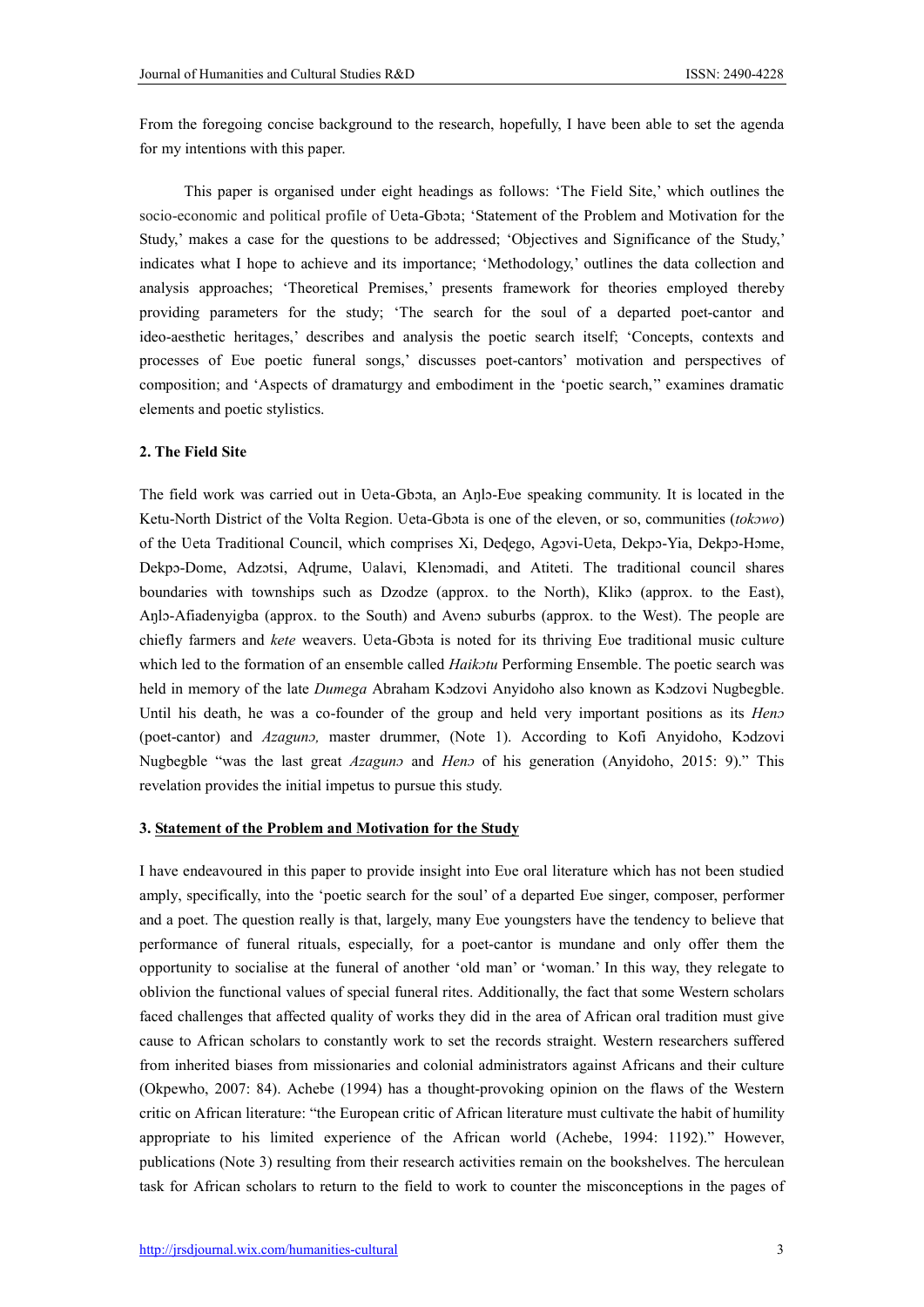these earlier works is a mandatory call.

#### 4. Objectives and Significance of the Study

The main objective of this study is to evaluate cultural values, beliefs, practices, and artistic expression through the analysis of 'poetic search for the soul' of poet-cantor and oral funeral poetry, in this way, contribute towards the understanding and appreciation of Eve traditional values. This study is significant as it will demonstrate and ascribe meaning to African literature within the context of this search. Also, as Anyidoho indicates, it is "a rare tradition in the arts" as "the last time [the *Haikɔtu*  Group] performed such a ritual was almost half-a-century ago, for *Hesinɔ* Kligu Yortuvor, a lead poet-cantor for the group, when it was founded (Anyidoho, 2015: 15)." It is, therefore, important to pay attention to this dying tradition, especially so, as about fifty years ago, it was performed for a *Hesinɔ* (female poet-cantor), and this time for a *Henɔ* (male poet-cantor). The two scenarios have different dichotomies, and so shall it impact the performance of rituals differently.

#### 5. Methodology

This work is as a result of firsthand fieldwork and literary analysis. Indeed, many researchers have collected and evaluated data on Eυe oral art forms after the pioneering works of Kofi Anyidoho and Kofi Awoonor in the Southern Eυe region. In this study, the ethnographic method was employed due to its effectiveness on productive lines of analysis and how it integrates anthropology, folklore, literature and linguistics, and enables critical perspectives on forms of verbal art. I am guided by the fact that it is one thing going into the field and another thing knowing what to collect, and yet deciding how best to interpret what has been gathered.

I have relied on two types of data: primary and secondary data. The primary data was collected in the Ueta-Gbota community through interaction and interview with six respondents at this survey stage (Note 4). I conducted the interviews in Eυe, the local language of the people. I took many things into consideration in selecting respondents. For instance, I considered age and experience. Some respondents were chosen for the historical perspective they could provide. The degree of competence of such respondents, without a doubt, relates to age and experience. The average age of the respondents for the historical perspective ranges between fifty-five to seventy years. Other respondents were chosen according to their special knowledge concerning the oral arts (composition and singing) and drumming. Even so, some respondents were selected by the virtue of the titles they hold in the group. Most of the interviews were conducted while the performance was on-going so as to experience the atmosphere of originality and authenticity (Note 5). I made sure I had obtained the suitable recording equipment and materials necessary for this field research. Occasionally, I joined in the performance of the songs and dances in order to create an affinity between myself and the somewhat suspicious performers, and to show that I identify with their aesthetic elements. All these were carried out with a focus on the research process itself. Ajuwon (1982), for instance, has explained the strategy of combining participatory-observatory roles: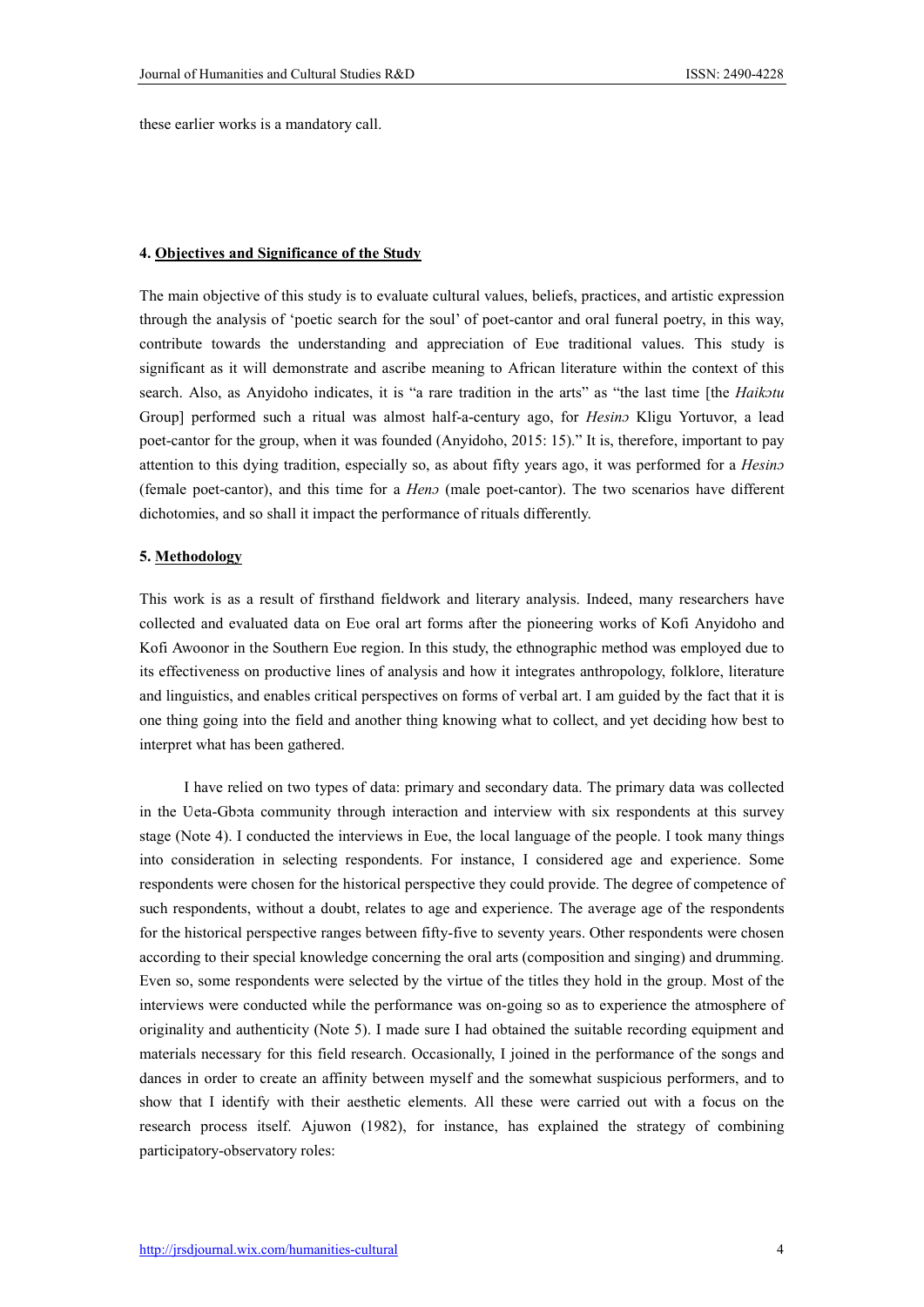I not only watched and collected funeral dirges of the hunters, but also I participated in their song-refrains, to the delight of the chanters [...]. As a participant-observer-collector, I paid special attention to the form and procedures of the ceremony, the innovative mode of chanting, the role of the drummers, and the audience's response to the chanter's artistry. These observations proved valuable to me in the formulation of my interview questions (Ajuwon, 1982: viii).

It should be stated that I never encountered any awkward behaviour from the performers and respondents, perhaps, due to earlier researchers such as Kofi Anyidoho's effort in letting the community see the need for documenting folklores, and the roles folklores play in the education of their children so they took an interest in the whole exercise (Note 6). Secondary data was gathered from relevant critical published works on the subject through library research.

The data have been textually and qualitatively analysed in order to draw conclusions regarding hypothesis set for the investigation. The analysis is based on the premise that oral performances provide a platform for understanding of cultural values, practices and aesthetic qualities.

#### 6. Theoretical Premises

As I have mentioned earlier in this paper, many scholars have carried out research on the subject of African oral literature in the past. According to information available, determined collection and documentation of African verbal art forms have been made by ethnographers and foreign researchers of oral literature since the middle of the 19th century. Aspects of oral literature collected comprise fables, proverbs, myths and legends. These works have become valuable as the basis for advanced methodological and systematic studies which have developed in recent years. African scholars who followed these Western researchers adopted carefully conceived approaches in collecting and documenting oral forms to extricate the key values for instructive purposes in the indigenous communities. These scholars include Nketia (1955), Awoonor (1964), Babalola (1966), Abimbola (1975), Okpewho (1979), Anyidoho (1993), and so on (Note 7).

In 1957, Richard Dorson conducted a test to establish the relationship between a written work and oral literature. The results indicated the following three areas: 'biographical evidence,' implying that the author has experienced oral knowledge; 'internal evidence,' signifying the author's understanding of folklore; and 'corroborative evidence,' meaning that the saying, tale song, or custom inside the literary work owns an independent traditional life (Dorson, 1957: 5). Key theoretical hypotheses resulting from Dorson's study is that 'oral literature, by its very nature, is participatory.' It brings together performers, performance, and audience into one integrated manifestation of artistic vigour. This is similar to Richard Bauman's (1995) delineation of performance as a "responsibility to an audience for a display of communicative competence (Kapchan, 1995:482)." Another central premise is that 'for an oral poetics, art is not the finished product of human imagination but the very process of imagination and creativity (Anyidoho, 1983: vi).' Again, this suggestion is comparable to Conquergood's (1989) and Drewal's (1989) assertions that:

[...] performance is open-ended, but it privileges process, the temporally or processual constructed nature of human realities, and the agency of knowledgeable performers who have embodied particular techniques and styles to accomplish it (Conquergood, 1989: 84;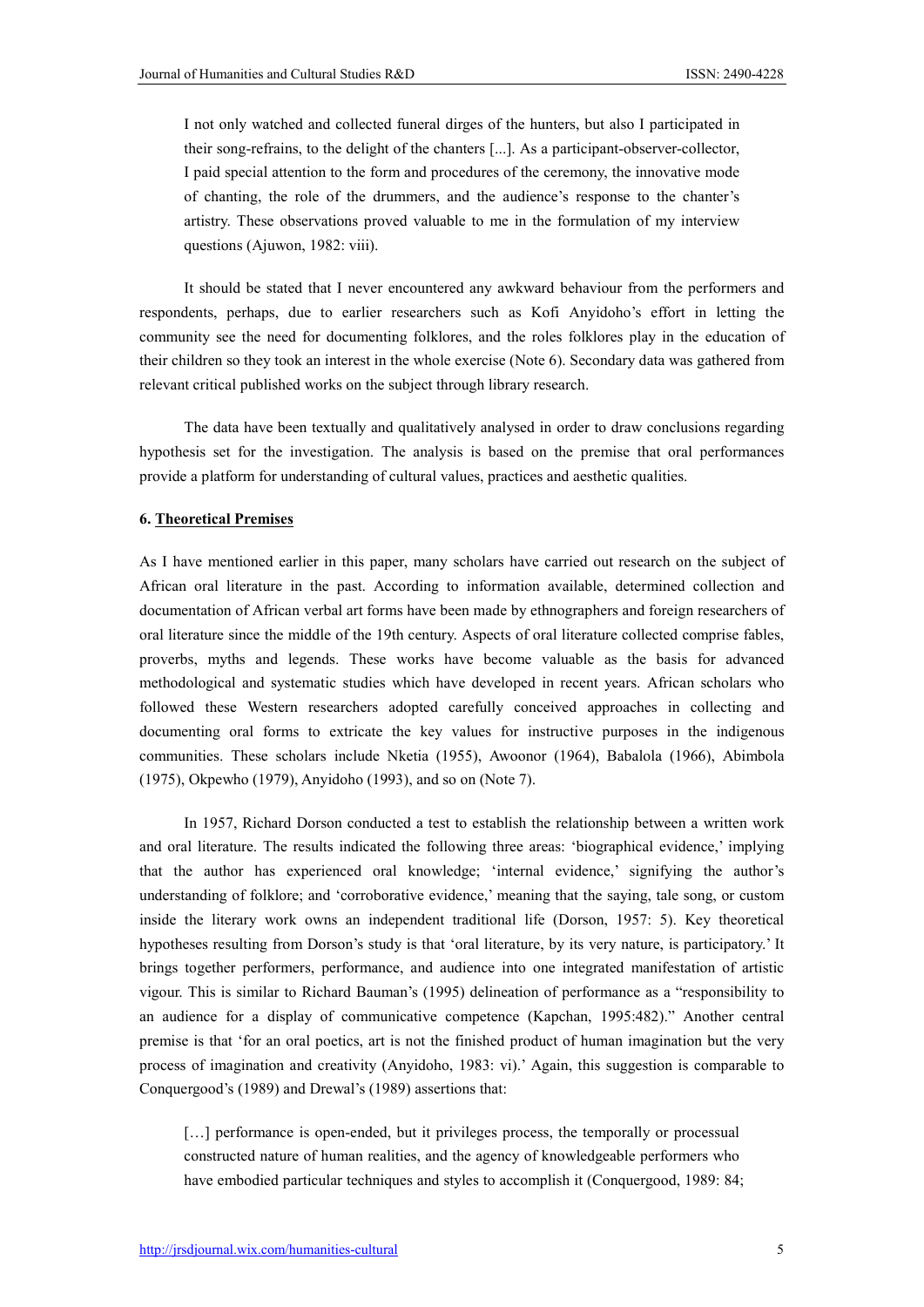### Drewal, 1989).

The point of these two observations is 'the perspective of continual creation/recreation as the nature of performance of verbal arts.' In this respect, it should be emphasised that verbal arts do not come into being "through an abstract devotion to the art of using words, but through concerns that often overflow the bounds of mere verbal virtuosity (Anyidoho, 1983: 8)." Therefore, a theory of funeral poetry can only be developed with due regard to, and understanding of fundamental beliefs and practices related to life, death and the dead. This also explains as having a view of life which acknowledges the fact that the present is in the constant creative interface with the past, and is always with the expectation of future achievements as its essential driving force. In this research, I employed the concept of 'ethnopoetics' developed by Dell Hymes (1981) and Dennis Tedlock (1983) to back my arguments. This concept is "an interdisciplinary construct that attempts to correct the Eurocentric and chirographic bias against non-Western, traditional ways of speaking and meaning by deriving an interpretive frame from discourse in its own cultural context (Quick, 1999: 95)." Ethnopoetics' component of 'infra-cultural' is most appropriate for this study as this was, particularly, developed for research into oral poetry by Alembi (2002). It also makes provision for performance, the oral text, and the written text. Other important features of the concept are that it encourages an insider analysis and interpretation (Note 8) of works of art within a true sense of a specific community (Note 9); interpretation of oral literary pieces in their cultural context (Quick, 1999: 95); examination of oral texts beyond mere concern with stylistics in order to elucidate the theme of the study; deep involvement in dialogue and interaction in order to understand the structural and underlying issues surrounding a phenomenon and a community; the assigning of meaning to oral texts based on the cultural traditions of the performer and audience; and a close observation and participation in live performances of a given genre of oral art (Alembi, 2003: 23). The oral-formulaic theory of 'composition-performance' turns out to be a guiding hypothesis. According to Milan Parry and Albert Lord (1978), "singer, performer, composer, and poet are one under different aspects but at the same time (Parry & Lord, 1978: 14)." This statement critically corresponds with the personality and works of *Dumega* Kɔdzovi Anyidoho, the poet-cantor under reference, and offers the impetus for its relevance. From the above theoretical standpoints, it should be clear that research in African oral literature has not started recently. The pioneers have made great efforts to locate its study in the mainstream of literature and have put in place some foundational concepts to guide its study. I will now proceed to look at other issues at the heart of this study.

### 7. The 'search for the soul' of a departed poet-cantor and ideo-aesthetic heritages

Death, it is said, is as old as humanity. The same can be said of the practices and rituals linked to it. The dirge or elegy, which I prefer to call 'poetic funeral songs,' in the context of my study, and by Cuddon's (1998) definition of it as "a song of lament, usually of a lyrical mood (Cuddon, 1998: 227)" (Note 10) has a history as a genre that can be traced to prehistoric periods. The phenomenon of mortality and the rites relating to its performance differ from community to community, and even on the global stage. The determinant of what rituals to perform depends on a people's understanding of the concept of death itself. Since rituals go with poetic funeral songs, the perception of mortality comes to the fore yet again. Whichever way one looks at it, it was not surprising that the funeral of a poet-cantor, like *Dumega* Kɔdzovi Anyidoho, was firmly rooted in the performance of poetic funeral songs. As far as the success or failure in the performance of these songs at everyone else's funeral can determine to what extend the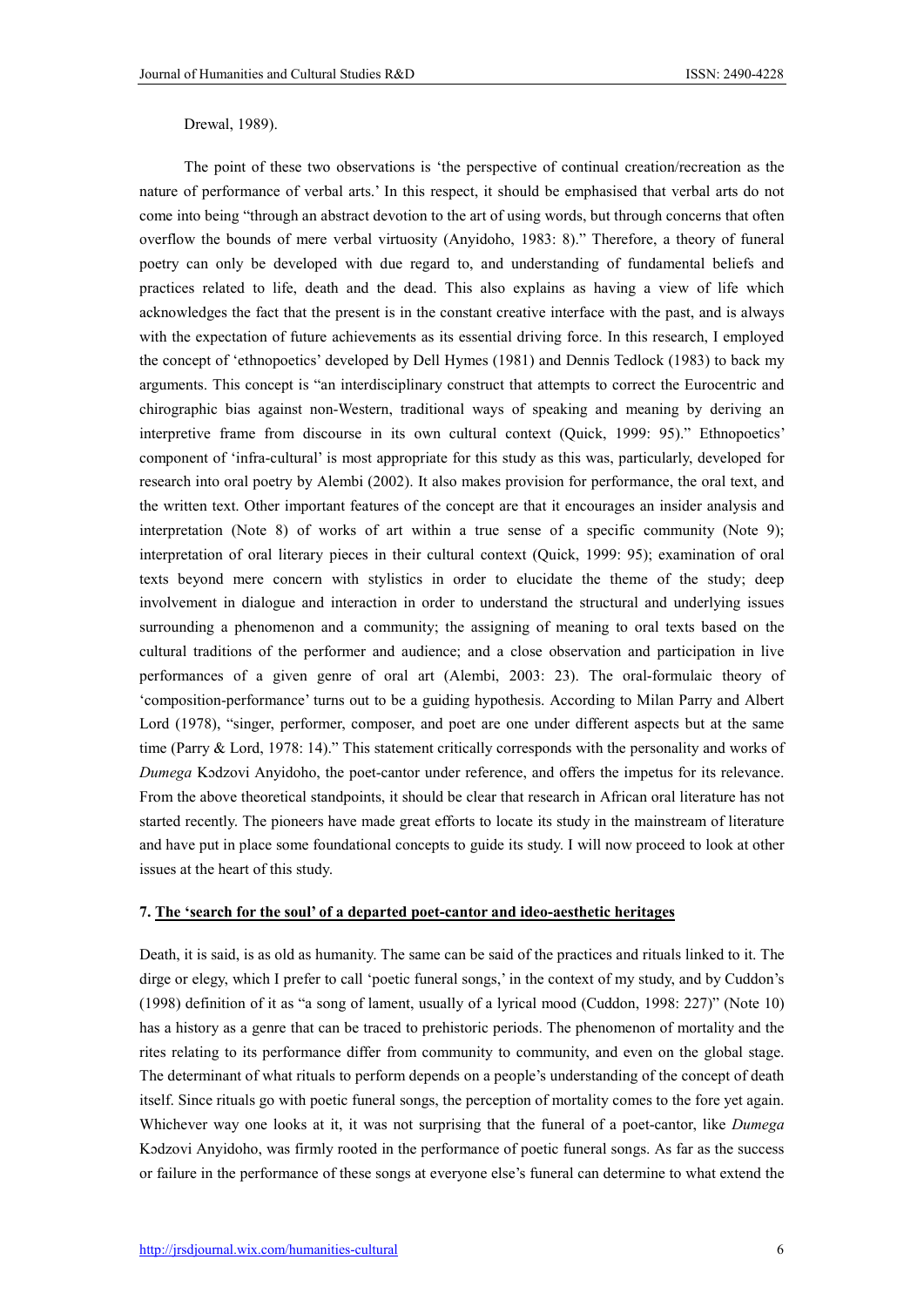deceased had been given a fitting funeral or not, it cannot be denied a poet-cantor for any reason. I will dare say that his spirit would demand an admission of guilt from the group he led for many years, from the people he mentored, and from the community he served.

The authorial presence of the artist in literary creativity has long been established by psychoanalytic theories regardless of Roland Barthes' contrary view on it (Barthes, 1977). Barthes' position was contested by many critics including Stephen Arnold. Arnold observes that:

[...] this unfortunate state of affairs in the Western intellectual establishment, resulting from postmodernism and poststructuralism, is even worse in post-colonial Africa owing to the blurring of all the increasingly porous genres of literature, and there is such distrust of autonomous selfhood, that autobiography is in danger of losing its generic identity (Arnold, 1992: 145).

However, this is not the case with *Dumega* Kodzovi Anyidoho's artistic works (song and drum language compositions). During the funeral, his memory was activated, his autobiography was methodically-etched among his people. He composed and sung his poetry and songs, composed and beat the drums to reflect the patterns of his life. The 'poetic search for his soul' was fascinating and full of rendition of Eυe linguistic acumen as his many 'souls could not desert his mortal body.'

Two days before the date of burial and funeral of the departed poet-cantor, the Ueta-Gbota *Haikɔtu* Performance Ensemble staged the enactment of *Azagunɔ-Henɔ Dzidzi* (poetic search for the soul of a master drummer and poet-cantor). The entire day was devoted to a performance tour which began from Ueta-Gbota at early morning to Dolofi, Bolove and to Anlo-Afiadenyigba divisions (Adziehe, Lagbati, Kpoŋga, Gboŋga, Ablɔme) and ended at Tsavanya. The performance at each stop was built around a dramatic moment when a spokesperson for the group announced the sudden disappearance of *Azagunɔ/Henɔ.* It was believed that the deceased occasionally made trips along these routes, and it was likely he 'departed' to visit his work colleagues and relatives in these communities. The emblematic occupational paraphernalia of the deceased such as drumstick (for *Azagunɔ*) and fly-whisk (for *Henɔ*) was exhibited together with his framed photograph. (Figure 1). The photograph, particularly, was conspicuously displayed in front of the procession conducting the search. This is for the avoidance of doubt about the 'target' for the search and for the hosts to confirm the identity of the deceased. A spokesperson for the hosts in these towns at each time assured the group that *Azagunɔ/Henɔ* had visited them but left to the next town. In the last town, Tsavanya, it was said that Azaguno/Heno had set off back to Ueta-Gbota through the bush along the cemetery. Communal affirmation and reciprocity informed all the activities carried out on the search as a formal announcement of the death of *Azagunɔ/Henɔ* were made and the invitation was extended to other performance groups in the neighbouring communities to support in performing the funeral of one of their own. These elaborate performances moved to a climax on the funeral day (two days later). The search was carried out amidst singing and dancing. Some of the songs performed were specifically composed for the occasion and the rest, old songs, composed by the deceased *Henɔ* and the group. A symbolic token of drinks and cash of One Hundred and Twenty Ghana cedis. (Figure 2) were donated by each group to the *Haikɔtu* Group in support of the funeral. The host groups also assured their counterparts on their participation in the funeral observances.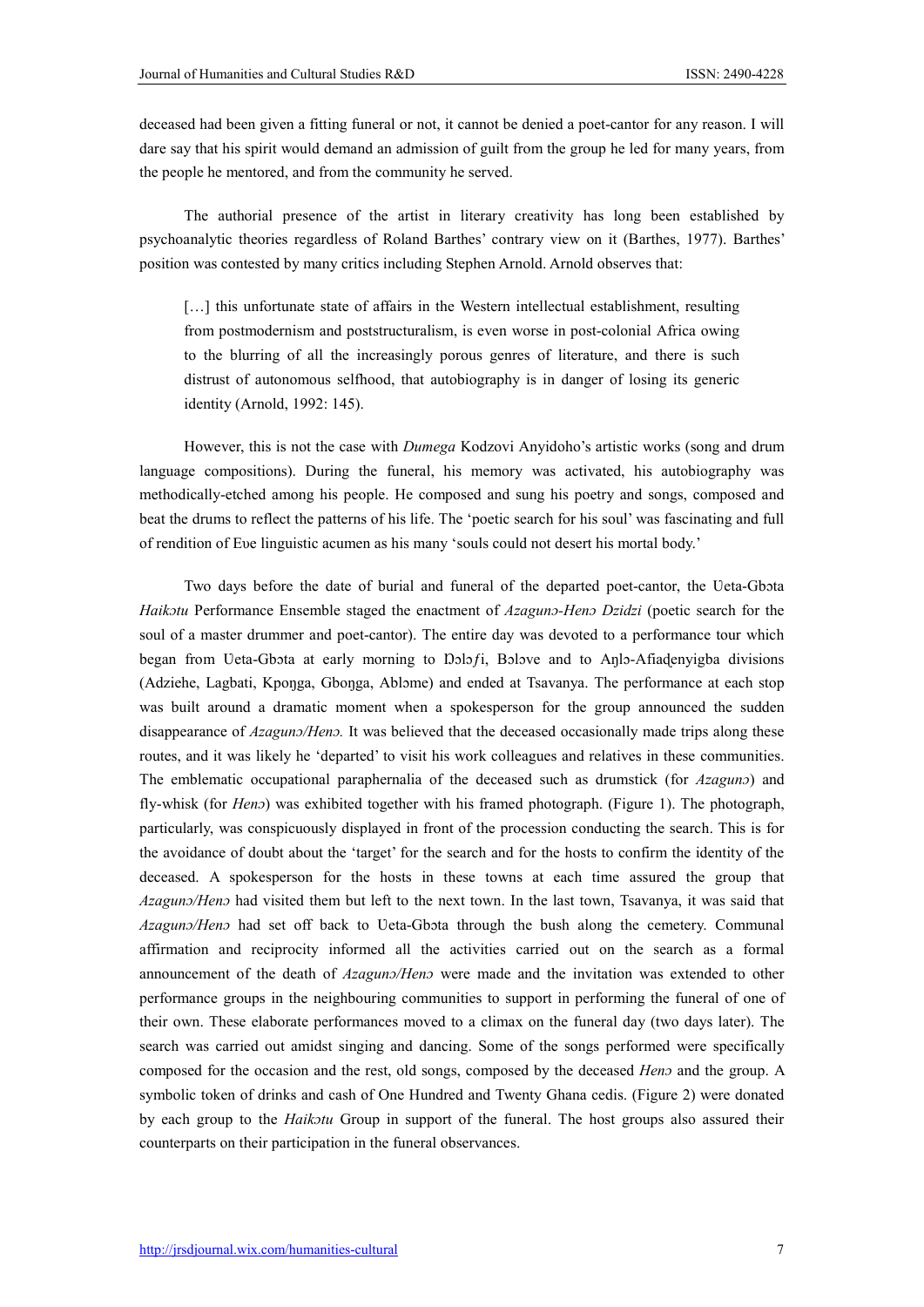

Figure 1. Framed photograph of the deceased conspicuously displayed Photo credit: Francis Gbormittah



Figure 2. Drinks and money being presented to the *Haikɔtu* group by the hosts during the search at Dolofi. Photo credit: Francis Gbormittah.

On the funeral day, a ceremonial procession was performed by the *Haikɔtu* group, moving through the four divisions of Ueta: Ueta-Tsavi, Ueta-Anyigbe, Ueta-Asiyo, and Ueta-Afegame. (Figures 3 and 4). Prior to the procession, a libation was poured by an elder of the group for a peaceful event. (Figure 5). This ceremony took exactly the form of those performed in the surrounding communities except that an element of a special leaf (*kpɔti makpa*) symbolism was introduced. The *kpɔti* plant is normally used in Eυe communities for compound fencing and as marker poles for land demarcation. On this occasion, its foliage was used to symbolise many song compositions of the departed composer and singer and was carried by members of the *Haikɔtu* group throughout the mission. The leaves were later deposited at the feet of the deceased (laid-in-state) as part of the departing/accompanying items of the deceased to eternity. There were special rituals performed in the drum, song and dance by the *Haikɔtu* Group to bid farewell to their departed *Azagunɔ/Henɔ*. Tribute performances were also performed by affiliate drum groups and persons like *Nyayito* (Note 11) and Master Drummer Gideon Folivi Alorwoyi, respectively. (Figure 6). The *Nyayito* group performed elegiac, expressive and nostalgic songs while Folivi Alorwoyi delivered poetic drum-languages. Other unique rituals performed were talent-transference/surrogate and investiture of a *Henɔ* (Francis Gadogo Vovoli) and an *Azagunɔ* (Ziko Gadogo) to take over from *Dumega* Kɔdzovi Anyidoho (Figure 7),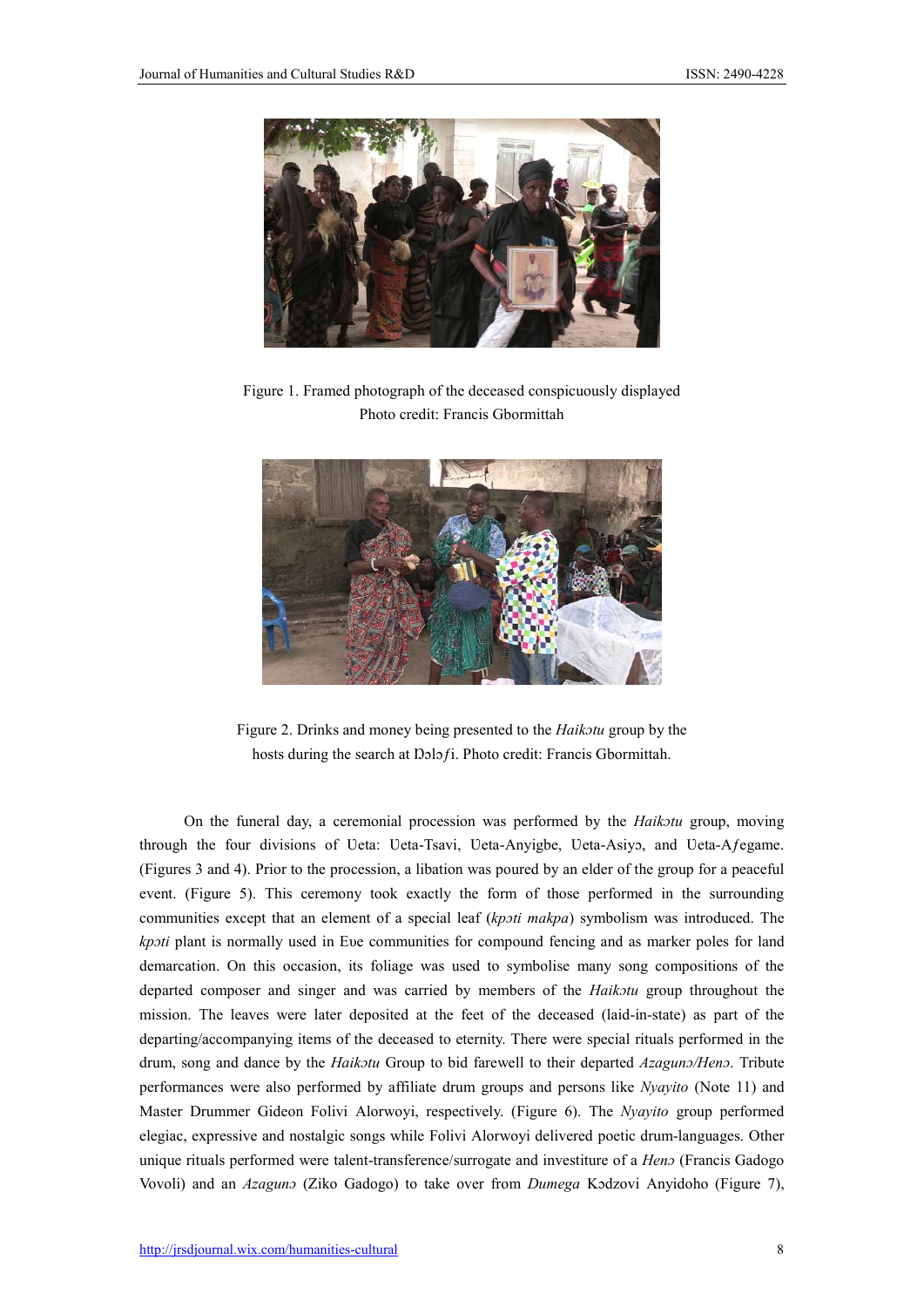which were followed by parting rituals. (Figure 8). Again, drumming, singing and dancing heralded these events. As Kofi Anyidoho observes, "The loss of an elder great artist creates an opportunity for the emergence of a younger gifted one (Anyidoho, 2015: 9)." The group later settled down at the town square for a long valedictory performance long into the evening.

Prior to all these, there were three-hour each evening for about three weeks *Hakpa* (song practice) sessions by members of the *Haikɔtu* group to rehearse old songs and compose new ones in preparation for these events and in a display of Eυe traditional songs and culture. These devotees are duty-bound to embark on this 'expedition.'



Figure 3. Devotees go through cradles and crannies Photo credit: Francis Gbormittah.



Figure 4. Devotees during the procession led by elders. Photo credit: Francis Gbormittah.



Figure 5. An elder of the Haikotu group offers libation before departure for the search.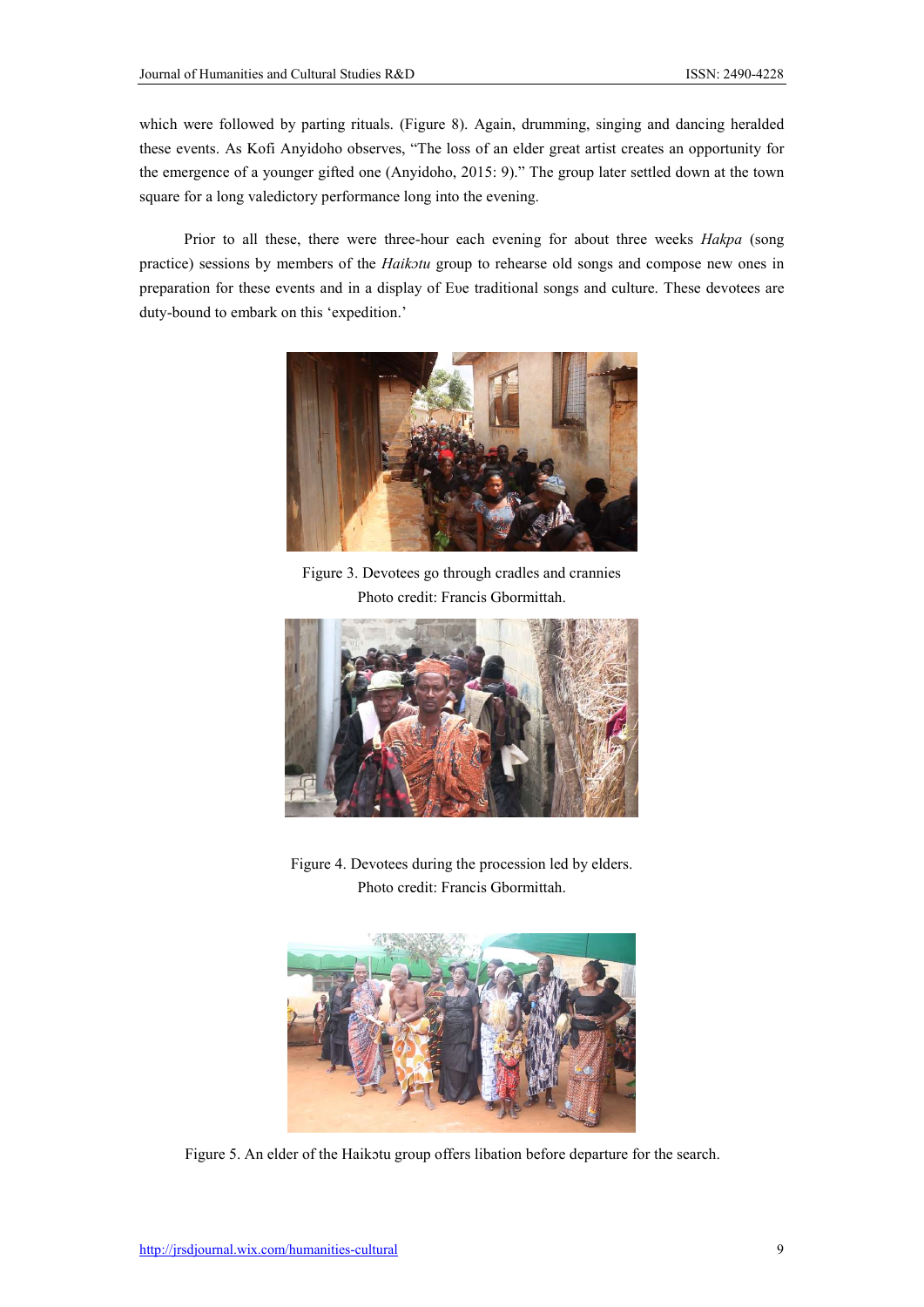

Figure 6. Drummer Folivi Alorwoyi in performance. Photo credit: Francis Gbormittah.



Figure 7. Talent-transference and investiture of *Henɔ* and *Azagunɔ.* Photo credit: Francis Gbormittah.



Figure 8. The performance of valedictory rituals. Photo credit: Francis Gbormittah.

I have attempted up to this point to examine the delineation of elegy or dirge, the experience of death and the circumstances that determine the rates relating to its performance. I have also outlined and discussed some of the essential features and performance exactitudes in a 'poetic search for the soul' of a master drummer and poet-cantor in Eυe tradition. I will now endeavour to examine the workings dynamics, sophistications and subtleties of Eve poetic funeral songs.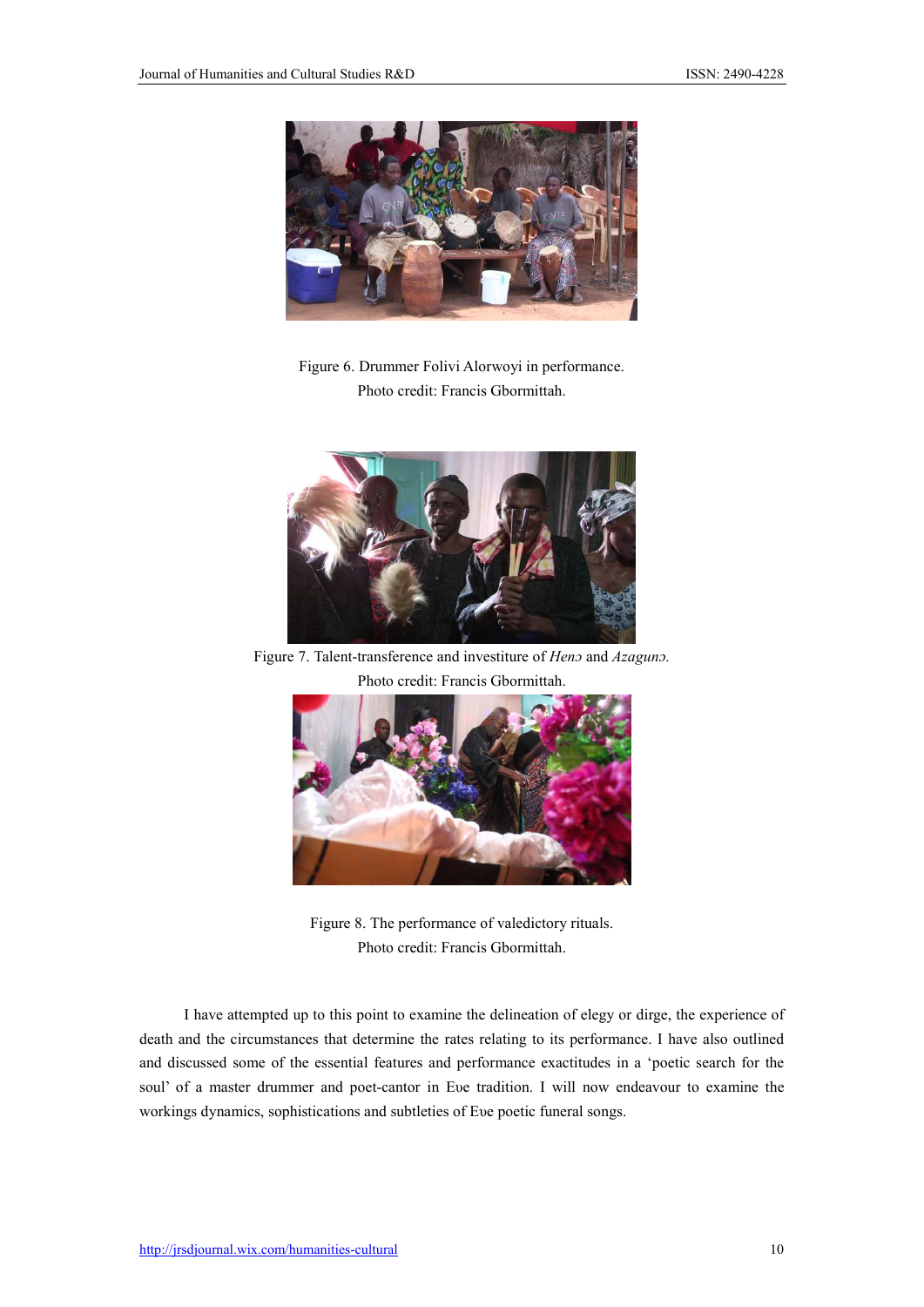#### 8. Concepts, contexts and processes of Eυe poetic funeral songs

Poetic funeral songs comprise one of the means through which African values are transmitted. In this regard, the poetic search with its attendant dramatic and embodied activities will instill in the younger generation African communal values and linguistic legacies, which were deliberately woven into the songs; while increased nostalgic feelings among the older folks will be triggered. This will remind the people of Ueta-Gbota and the surrounding communities to regard themselves as social corporate beings who have a symbiotic relationship with the community in which they live. On account of this philosophy on the affiliation between the individual (and close society) and his community, attempts are always made to inculcate in members of the community important values. Aside aesthetics efforts, these poetic song performances reinforced contemporary uses of the past and offered an assessment of how the past is constantly fashioned, recreated, possessed, dispossessed, re-lived, experienced, remembered, and forgotten.

It is a generally held view that typical Africans, for that matter Ghanaians, believe in the supreme God and lesser gods in their varied forms, and in their forebears. Most of the time, this conviction is incorporated into poetic funeral songs, hence references to gods and ancestors are common. For example, one of the songs performed by the *Haikɔtu* group goes like:

| Agbeme na na wom               | Life's occurrence has affected me                   |
|--------------------------------|-----------------------------------------------------|
| Metso avokpowo dome va tsi ama | I exist among clothes but have none to cover myself |
| Agbeme na na wom               | Life's occurrence has affected me                   |
| Nugbegble to vem               | Nugbegble's experience is painful                   |
| Ne eyia medo gbe na ngogbea wo | When you go, send my greetings to the forebears     |
| Medo gbe na ngogbea wo         | Send my greetings to the forebears                  |
| Medo gbe na Adidi ha wo        | Send my greetings to Adidi and the rest             |

Likewise, there are mentions of names of individuals, places, and to specific incidents, be it political, economic, health and so on. One case in point is:

| Nuya mi dzia, eyae mi kpo          | The misfortune we seek for, is what we got                                        |
|------------------------------------|-----------------------------------------------------------------------------------|
| Fifia nu ya kea, dzre wowo me li o | In today's world, there's no squabble                                             |
| Mile novisi                        | Promote unity among yourselves                                                    |
|                                    | Akpokplo wo dea klodzi ko wo nona In their world, frogs are always on their knees |
| Ku me gbea amea de ke o            | Death does not spare anyone                                                       |
|                                    | Ku be agbeme menye amea deke to o Death says this world doesn't belong to anyone  |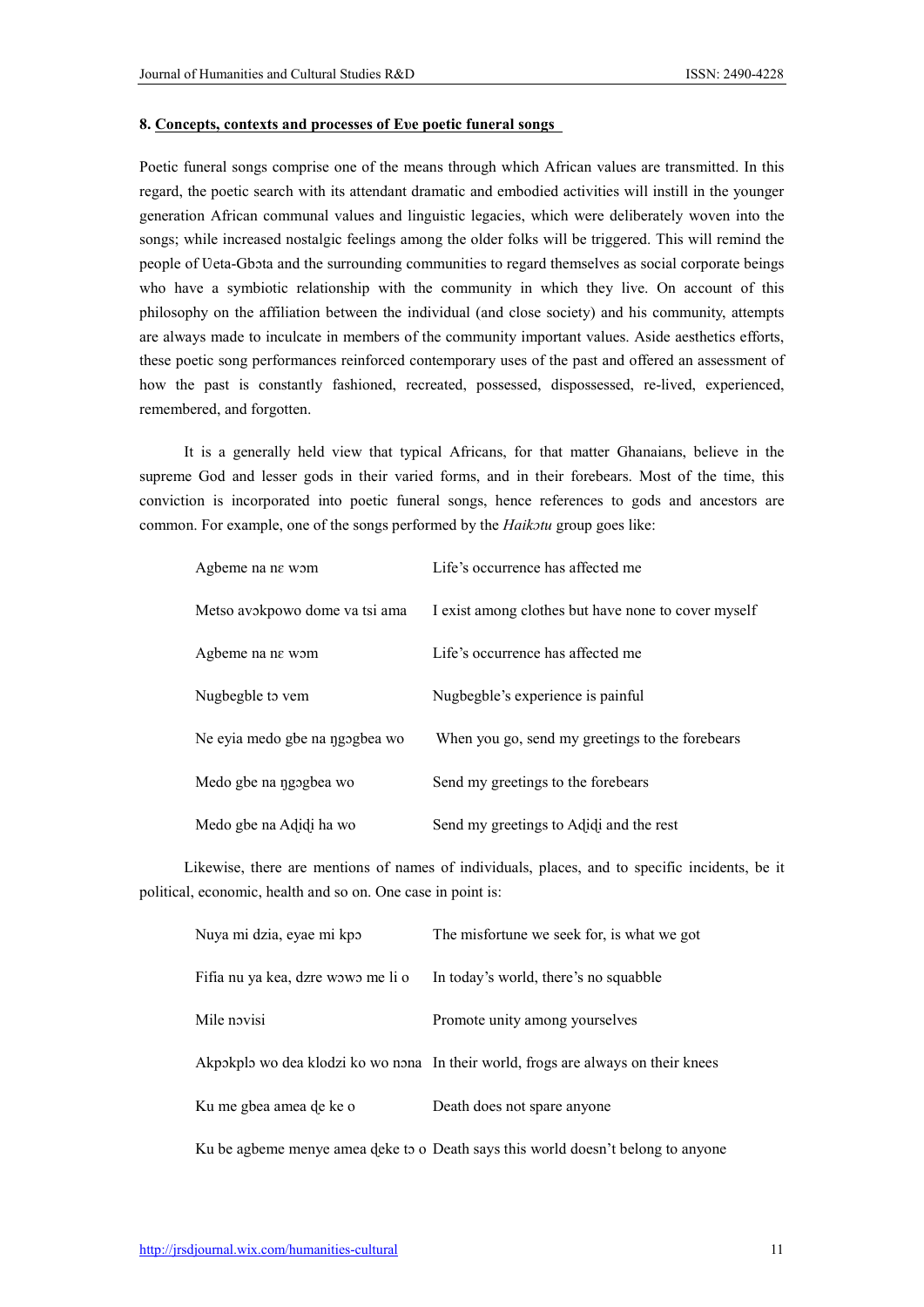| Yevuwo minyaa ezu nu mi kpe                                                              | The advent of the Whites have brought us distress |  |
|------------------------------------------------------------------------------------------|---------------------------------------------------|--|
| Ghanatowo, eya dzi mea miele                                                             | Ghanaians, this is what we seek                   |  |
| Nuya mi dzia, eyae mi kpo                                                                | The misfortune we seek for is what we got         |  |
| Wo ga gbo na kple ame beble                                                              | There they come with deceit                       |  |
| Be mi tiam ne ma yi Assembly                                                             | That elect me to represent you in Parliament      |  |
| Ne ma dzra dua do na mi                                                                  | So I bring development to the town                |  |
| Eyi Assembly, Ueta ya me nyonyom o He's elected to Parliament but Ueta hasn't seen dev't |                                                   |  |
|                                                                                          |                                                   |  |

This song has highlighted political antecedents. This single subject is truthfully treated with musical significance and add-on poetic merits. I can tell that the singer-poet was keenly aware of the options his colonial history had forced on himself and on his people. These songs, like many Ghanaian elegies, provide for prescribed rituals and personal meditations. This implies that elegies in Ghana, like in many other countries, can be used for reasons other than mourning the dead. In other words, elegies provide space for individuals to examine their own existence in the world. It also follows that these elegies can be used to ponder over matters of the community itself. Awoonor notes that "Akpalu made [elegies] vehicles of self-lamentation, philosophy, ideas on morality and ethics, and comments on the total human condition (Awoonor, 1974: 12)." It is for this reason that during the poetic search, elegies particularly dedicated to the memory of the deceased were performed. All these dedications tell the story of life of the departed. Some of the songs allow the group and the general society to convey their appreciation to the deceased for having lived among them and for enjoying his goodwill.

Aleka koe dua ga le The town hasn't seen development

It should be noted that the role of the audience in performance of poetic funeral songs is as important as the poet-cantor's. The audiences support the poet-cantor by singing the refrain, for instance. This sometimes helps the poet-cantor in instantaneous re-composition of the song (Saanchi, 2002: 411). It is also noted that,

The interaction between the narrator-singer and persons present takes many forms, from encouragements formulated as simple ejectives, exclamations, and handclapping to praises, repetitions, questions, and comments on the narrated text (Peek & Yankah, 2004: 55).

It must be mentioned that this audiences are well-versed in performance rudiments of elegies. If the poet-cantor criticises him/herself internally, the audience become his external critics. It is a case of "the native critic, […] is better equipped than anyone else to appreciate the creative genius of his own culture. […] partly because his upbringing has endowed him with superior insight into the workings of his society, the ground upon which this truth stands (Lindfors, 1975: 53)." However, the audience in the Western perspective has no ownership to the elegies because they have no hand in their composition. In this light, performers require permission to perform anyone else's elegy. Drama in the performance of African elegies due to oral and drum presentations is another difference between African and Western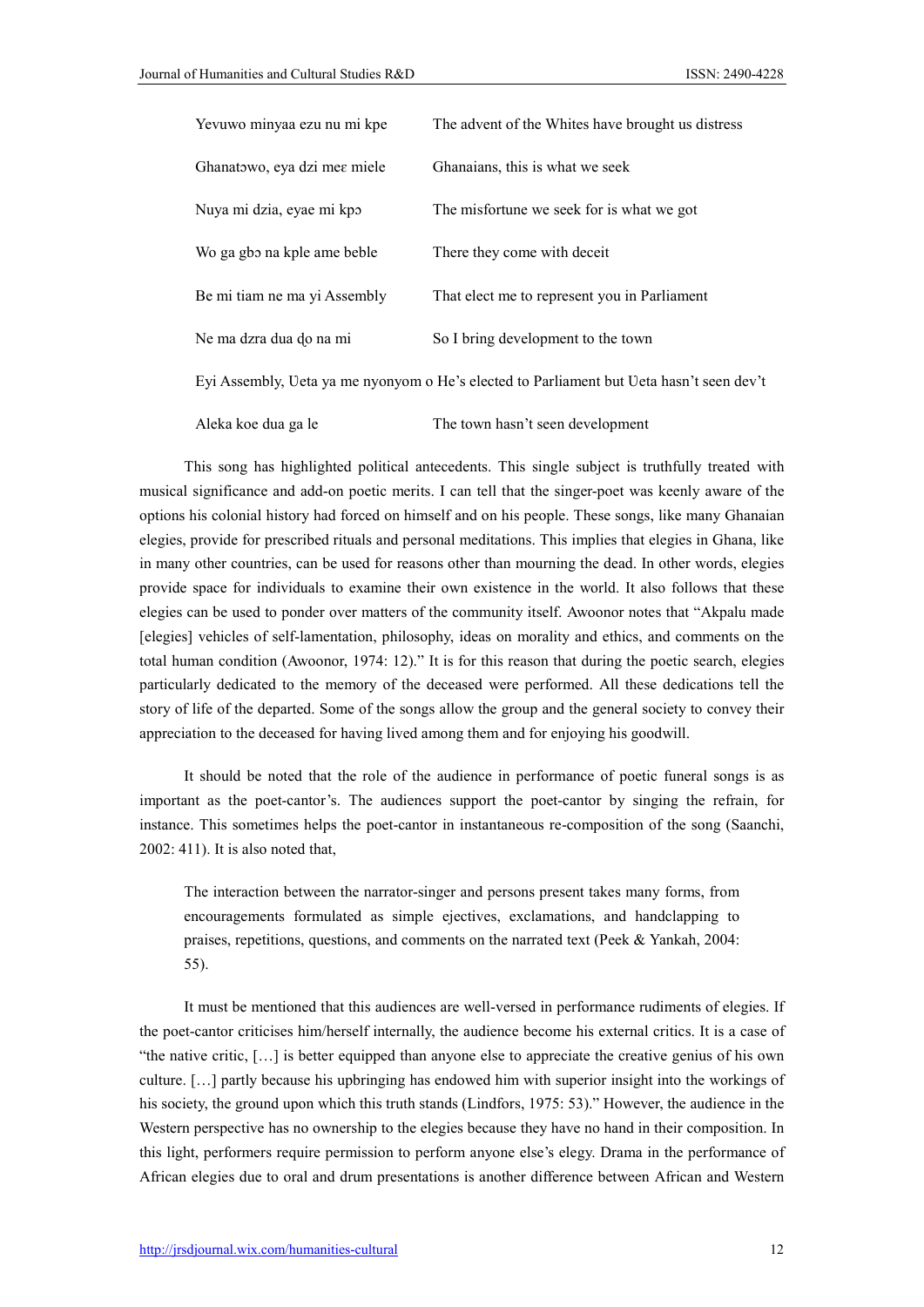elegies. These elements were replete in performances witnessed in Ueta-Gbota. I will provide detail account of drama in these elegies later in this paper. It is also notable that among the Eυe, the performance of these poetic funeral songs is not a preserve of only men or women. Both sexes take an active part in rendering elegies. This was exactly the case at the funeral in reference. The role of women was equally prominent as that of their men counterparts. The devotee responsible for carrying and displaying the photograph of the deceased is a woman. This woman was always seen in the front row of any gathering, even in the procession. She also makes 'ideophones' sounds during performances. These roles are reserved for women not for the sake of expediency but for cultural connotations. For instance, carrying a photograph and being in the lead explains that women do not become targets in war, therefore if anyone had anything against the deceased for which the group might be molested, the woman raises the alarm and serves as a buffer between the warring sides. (Figures 9, 10 and 11 shows women are seen here in various performance situations).



Figure 9. Figure 10. Figure 11. Photos credit: Francis Gbormittah.

In examining notions of concepts, contexts and processes of Eve poetic funeral songs, I have demonstrated that apart from mourning the dead, elegies afford individuals the opportunity to examine their own life. The performances of elegies also instill African communal values and linguistic legacies in the people. The case of Ueta-Gbota is worth noting. This study as a whole covers two main areas of the 'poetic search for the soul' of a poet-cantor: dramaturgy and embodiment. I will now examine these in detail.

# 9. Aspects of dramaturgy and embodiment in the 'poetic search'

Aristotle provides a classical definition of drama when he compares comedy and tragedy to the epic. He observes that song and spectacle is incorporated in comedy and tragedy while these elements are absent in epic. Aristotle then concluded that drama is a story that is acted out, not narrated (Aristotle, 1982: 72). Lisieux's also defined drama as "[…] a just and lively image of human nature, representing its passions and humans, and changes of fortune to which it is subject, for the delight and instruction of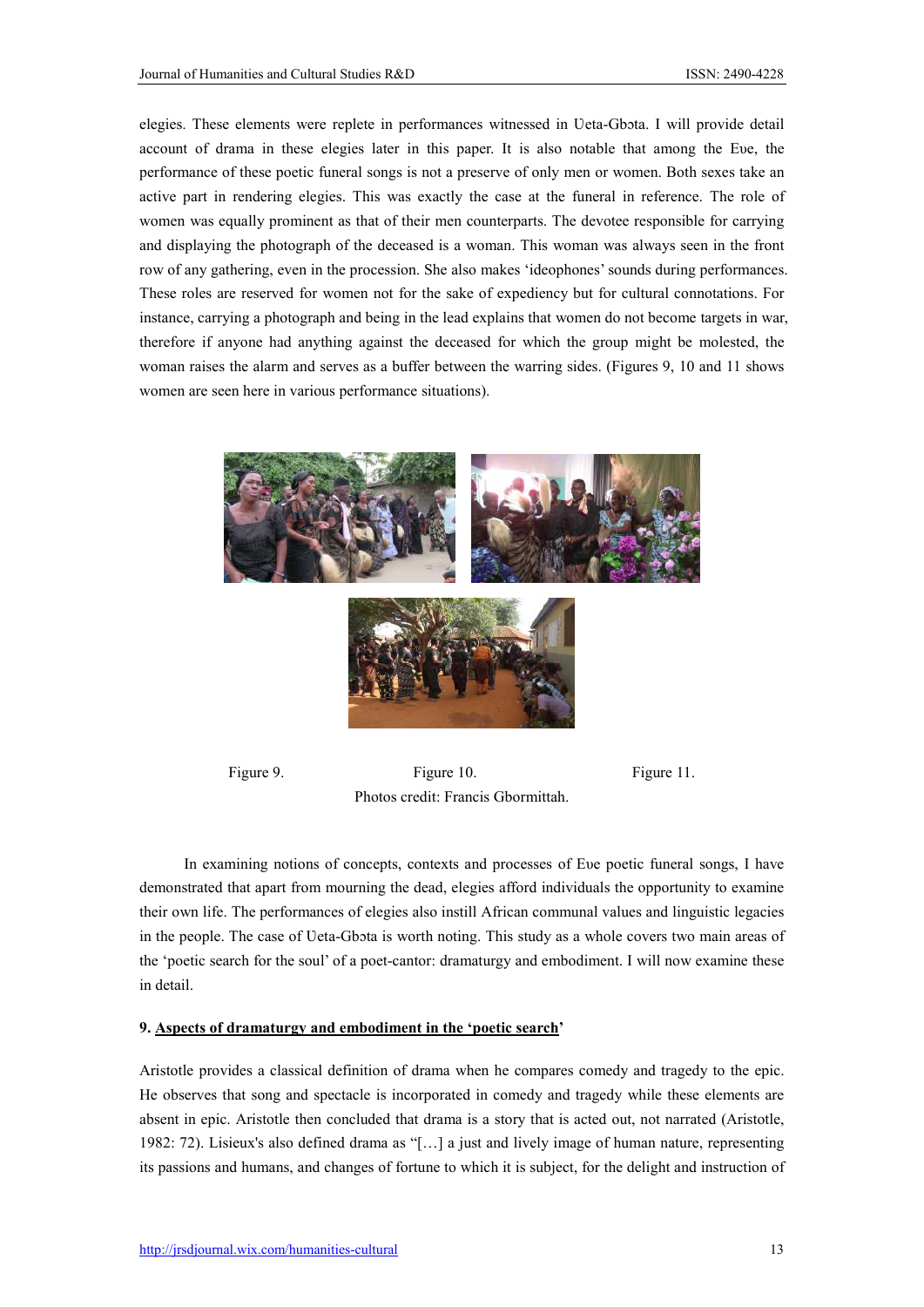mankind (Dryden, 1982: 603)." In this way, play has features of drama. Drama is about the man, it reflects man, and it seeks to instruct man. Drama is also "a staged art, (Di-Yanni, 1994: 755)" comprising performance staged in any location. These features of drama are observed in rites performances in Africa and in most Eυe traditions. Following the definition of drama, I will now attempt to establish the connection between dramaturgy and embodiment, which stand at the centre of this paper, and drama. Dramaturgy refers to the dramatic composition and the representation of the main elements [plot, character, stagecraft/composition, theme, repetition, dialogue and audience] of drama. Dramaturgy gives the performance a structure (Cardullo, 2005:4). Embodiment, on the other hand, has five main notions (Ziemke, 2001: 2). I will work with two which are relevant to my study: historical and social embodiments. Historical embodiment explains how,

[...] cognitive systems are not only structurally coupled to their environment in the present, but that their embodiment is, in fact, a result or reflection of a history of agent-environment interaction and in many cases co-adaptation. […] for example, […] knowledge depends on being in a world that is inseparable from our bodies, our language, and our social history – in short, from our embodiment (Varela & Rosch. 1991:4).

The concept of social embodiment has been tackled by Barsalou et al., which they say is a "states of the body, such as postures, arm movements, and facial expressions, arise during social interaction and play central roles in social information processing (Barsalou, Niedenthal, Barbey and Ruppert, 2003)" What the concepts of drama, dramaturgy and embodiment have in common is that they provide means for creation, imitation and representation of space and 'the self' in order to promote historical, cultural and social communication. In practical terms, I have examined these concepts in the context of the 'poetic search for the soul' of a departed poet-cantor. In respect of dramaturgy, I have looked at the physical and symbolic space and representation of the main elements of drama (mise-en-scène). With reference to the embodiment, I have analysed the nature and scope of knowledge systematically created, exhibited/transmitted by communal action through mutual understanding in a shared reality. Victor Turner refers to this as 'communitas,' that is, common experience "most often experienced in liminal states, in transition from one symbolic domain to another, […], when everyday rules give way to other, sometimes dramatically different, norms, […] (Kaplan, 1995: 480)." It is about a 'feeling together' which everyday experiences cannot promote.

As I have stated earlier in this paper, African elegies are composed of the society in mind. The morals and instructions expressed in these poetic funeral songs are everlasting. Aside their aesthetic attraction, they display values that make them significant to the individual and the community as a whole. These reasons might have accounted for these songs to withstand foreign influence in communities such as Ueta-Gbota. During the talent-transference ritual performance, basic and significant elements of drama such as a refrain leader and actors, and audience were present. The performances were also endowed with music and dance. The new gifted *Henɔ* becomes the refrain leader. The eldest in the group, the new *Henɔ* and the deceased (laid-in-state) are the actors while the rest of the members represent the audience. The mixture and arrangement of these central components together with the use of organised space (well-draped with curtains like the cyclorama on the theatre stage, well-arranged flowers, in this case) in the performance of rituals honouring a poet-cantor is so replete of drama. Although traditional oral drama and written drama share certain common attributes, I am not for once admitting that critiquing oral drama must follow Western conventions because there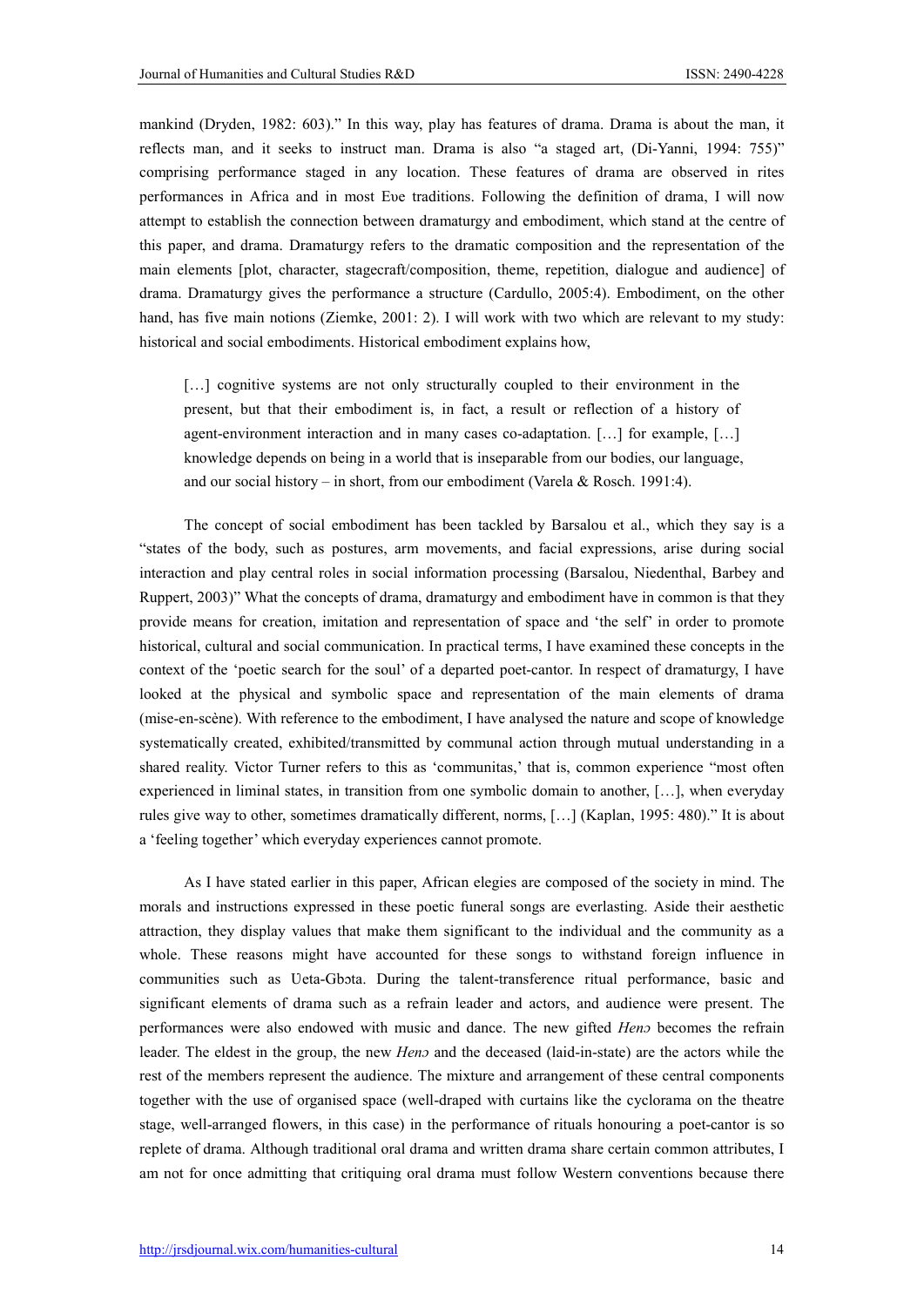are different approaches to their composition, organisation and performance. I am simply emphasising the point that drama exists in oral performances no matter what yardstick is used to test this phenomenon. In fact, Owomeyela (1979) notes that "Traditional festivals incorporate many elements that are dramatic in the sense that they feature elements such as costuming, impersonation and the representation of past occurrences (Owomeyela, 1979: 113)."

Communication in a symbolic domain was so abounding with sounds, smell, taste and words during the search to the extent that this could not elude my attention for analysis. The same can be said about fluidity, timely and orderly presentation of events. For instance, use of space (hosts seated and guests standing) is based on an Eve philosophy of "amedzro sie afo le" meaning "strength abound in the legs of the visitor." So the visitor is the one to extend pleasantries to the host. In the context of the search, it could be said that "nu biala fe aboe dzidzi na." This means "a beggar has the longest arm," or "a beggar has no choice or must have a persevering attitude." (Figure 12). This is a knowledge system shared by all. In this space, thrived a display of linguistic acumen in pleasantry exchanges. The horse-shoe formation, creating arena-like stage (Figure 13) by the *Haikotu* group depicts intimacy, familiarity and heightens eyeball to eyeball presentation of the message to the hosts. Some members of the group make entry onto the performance stage in anti-clockwise movement. (Figure 14). (Note 12).





Figure 12. Figure 13. Figure 14. Photo credit: Francis Gbormittah.

The last dramatic element of the performances is the use of costumes. Usually, the Eυe do not clad in particular attire and colour at funerals like the Akan do. In most Eυe communities, any decent outfit (particularly, African prints) is enough to be used on public occasions, funerals inclusive. However, in this occasion, audience and mourners dress in specific colours, black/indigo and red to portray a state of mourning as it applies in Akan communities. This presents homogeneity in the entire Ueta-Gbota township, the emphasising unity of purpose, people with common values and heritages. Also, they become actors on a common stage, performing the same narrative: a 'search for the soul' of a departed elder colleague and lyricist.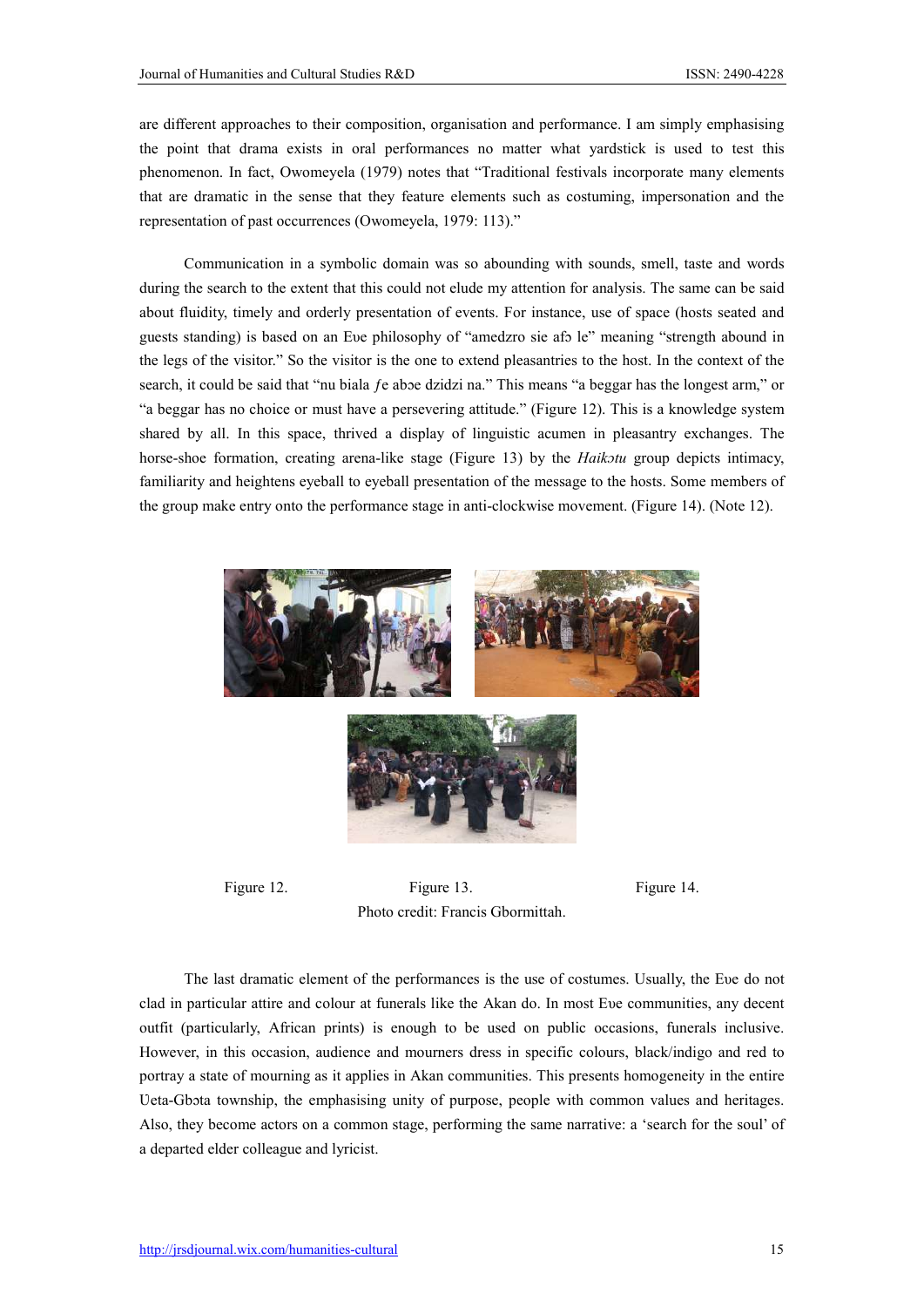The poetic songs performed on the search are also vivid with stylistic qualities. Metaphorical references, repetition, piling and association, digression, symbols, ideophones and imagery are some of the stylistic elements identified in these songs. I will examine few of these. Metaphorical references are in most instances about death or the act of dying presented in a language that uses copious mental imagery. It is usually mentioned in an indirect manner as in these lines: "I exist among clothes but have none to cover myself" (Metso avokpowo dome va tsi ama). In this viewpoint, the "existence of clothes" means "coming from a family of many people." "But I have none to cover myself" implies "death has robbed me of them all." Indeed, the *Haikɔtu* group was able to enrich their songs through the use of repetition. These occurred in the songs in the form of words, sounds, ideas, phrases, and so on. The following lines provide examples.

Metso avɔkpowo dome va tsi amaI exist among clothes but have none to cover myself

| Agbeme na na wom                   | Life's occurrence has affected me                                                 |
|------------------------------------|-----------------------------------------------------------------------------------|
| Nuya mi dzia, eyae mi kpo          | The misfortune we seek for is what we got                                         |
| Fifia nu ya kea, dzre wowo me li o | In today's world there's no squabble                                              |
| Mile novisi                        | Promote unity among yourselves                                                    |
|                                    | Akpokplo wo dea klodzi ko wo nona In their world, frogs are always on their knees |
| Ku me gbea amea de ke o            | Death does not spare anyone                                                       |
|                                    | Ku be agbeme menye amea deke to o Death says this world doesn't belong to anyone  |
|                                    |                                                                                   |
| Yevuwo minyaa ezu nu mi kpe        | Advent of the Whites have brought us distress                                     |
| Ghanatowo, eya dzi mes miele       | Ghanaians, this is what we seek                                                   |
| Nuya mi dzia, eyae mi kpo          | The misfortune we seek for is what we got                                         |

In this manner, repetition encourages participation of the audience when it comes to the parts that are repeated, and the performers to memorise the songs. Owing to the impact of repetition, the group is able to create in their hosts and audiences, sympathy and the feeling of vulnerability of man in the 'dark world of life.' It is for the working effect of repetition that Agyekum (2007) observes that repetition as a device in oral literature can be used to achieve the fullness of an effect, to sustain audience attention and interest, to mark off segments in oral performance, and as a formulaic device (Agyekum, 2007: 45).

Another stylistic element in these songs is voice pitch. Only a few of these are observable in these songs. However, it is evident that most African elegies have this effect, more so as most African languages have strong tonal values (Finnegan, 1976; Okpewho, 1983). Ideophones also constitute one of the stylistic techniques that are employed by the *Haikɔtu* group in their songs. The effect of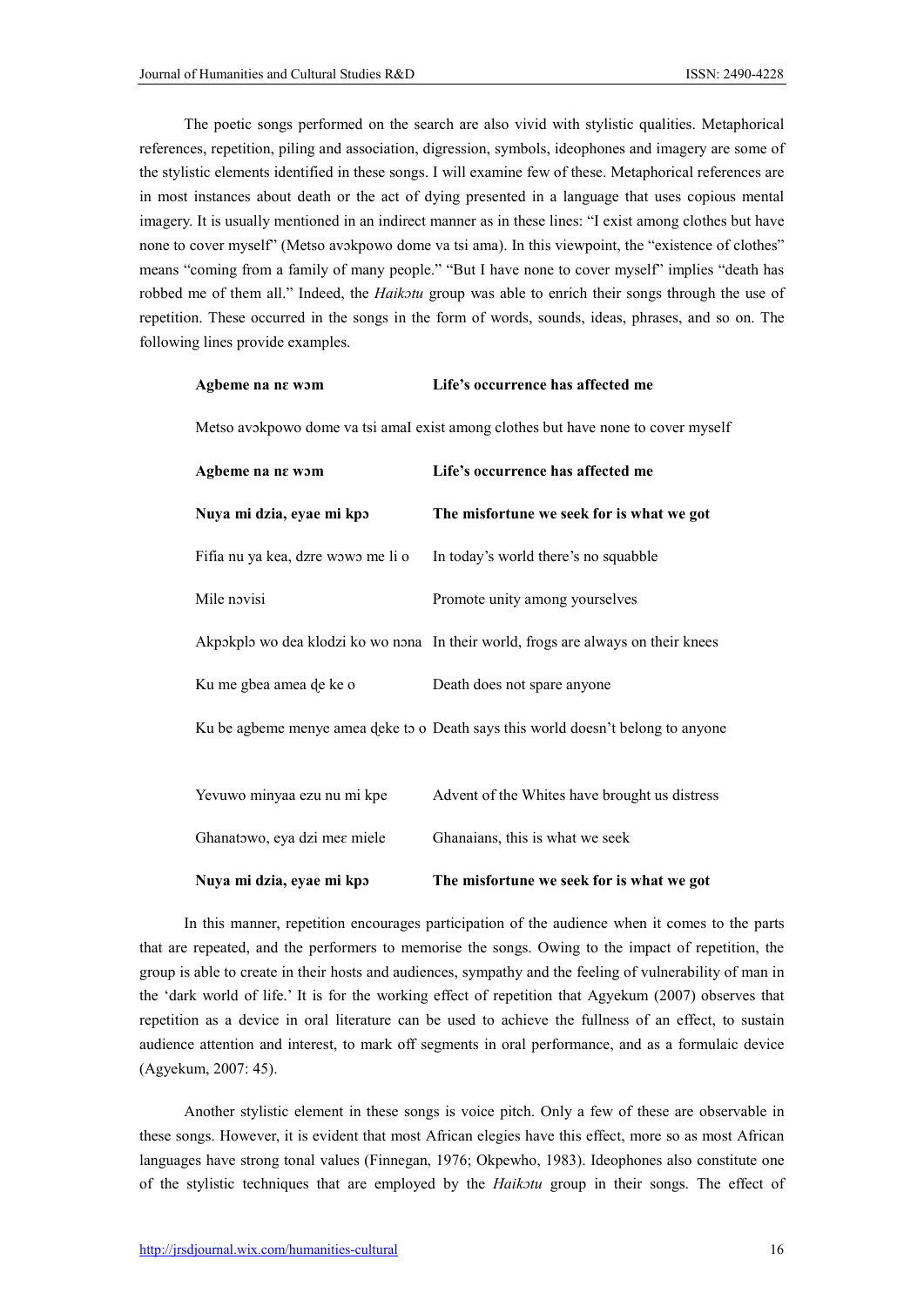ideophones is felt in the form of sounds and words. These made maximum impact on the song text. In the words of Opkewho (1992), ideophones "are not like normal words to which meanings are readily assigned. They are simply sounds used in conveying a vivid impression. In short, an ideophone is an 'idea-in-sound (Okpewho, 1992: 92)."' For example, throughout the performances, the lead woman of the group intermittently made a sound as "nhummmm nhum." This is a sound indicative of "weight" or "heaviness." It is interpreted as "weightiness or heaviness" of the heart of members of the group upon the loss of their elder. Also, words like "ele ŋeŋem" were used occasionally. This word literally means "it is breaking," but in the context of the event, it signifies "it is ending or coming to an end." Thus, performance in memory of their departed colleague was coming to an end, and that the life of their colleague is on its last legs. It is a reality that has stricken them.

## 10. Conclusion

I have attempted in this study to examine African oral literature from the perspective of the 'poetic search for the spirit' (by the *Haikɔtu* Ensemble) of one of Ghana's poetic voices, Kodzovi Anyidoho, whose demise has stirred up the performance of one of the dying traditions of the Eυe. The claims advanced and the instances cited in the study point to one central evidence: that cultural values and aesthetic heritage in Ghana, for that matter Ueta-Gbota, have much to benefit from oral traditions. The study revealed that cultural values, practices and aesthetic heritage are projected strongly through language, bodily praxis, social and artistic performances during the 'poetic search.' Again, the study demonstrated that elegies performed by the *Haikɔtu* group were rich in aesthetic qualities as well as in unrestricted knowledge production and transmission. However, it was discovered that there is the need for societies, generally, to be familiar with knowledge systems of other societies and blend them with African oral culture in order to feature positively in the global sphere as indigenous knowledge is heterogeneous and typically confined to particular communities.

## **Acknowledgements**

I am respectfully grateful to all the resource persons, especially to Prof. Kofi Anyidoho (a poet, literary scholar, educator, and cultural activist) of the Department of English, University of Ghana, Legon, and a nephew and son, by-upbringing, of Dumega Abraham Kɔdzovi Anyidoho. Prof. Anyidoho whipped-up my interest for the event which led to the initial process of data collection by providing me with a poster, outlining the events of the period although it was still under preparation, therefore, was not in public domain. I was also privileged to receive a personal invitation from him to attend this event. I appreciate his direction, encouragement throughout the period and enormous support for this project. His concern for detail and resourcefulness sustained the completion of this preliminary stage of the research. I am deeply thankful to these resource persons: *Azagunɔ* Zico Gagodo; *Henɔ* Francis Gagodo Vovoli; Tsiami; Zomelo and *Azaguno* Monako, all of Ueta-Gbota. I owe special gratitude to Prof. Esi Sutherland-Addy and Dr. Edward Nanbigne for granting me permission to carry out this research.

#### **Bibliography**

- 1. Achebe, C. (1994). Colonial criticism. In H. Adams (Ed.), *Critical theory since Plato* (pp. 1191-1198). Florida: Harcourt Brace and Jovanovich Inc.
- 2. Agyekum, K. (2007). *Introduction to literature, 2nd edition*. Accra: Media DESIGN.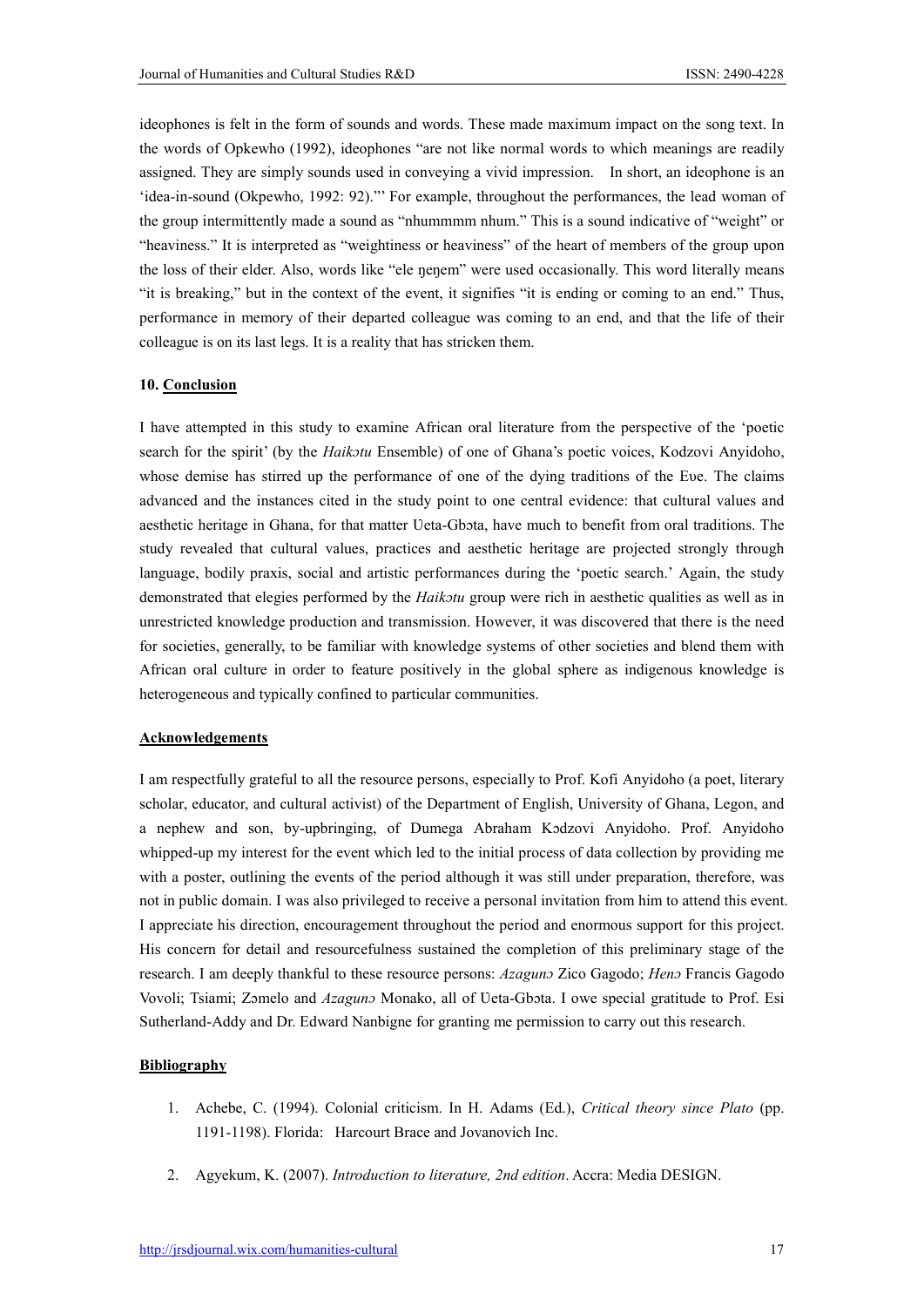- 3. Ajuwon, B. (1982). Funeral dirge of Yoruba hunters. London: NOK Publishers International.
- 4. Akiraga S.K. & Odaga A. (1982). Oral literature: A school certificate course. Nairobi: Heinemann Educational Books.
- 5. Alembi, E. (2003). Singing and dancing the rhythm of life: Oral poetry in the Abanyole community of Kenya.
- 6. http://www.elore.fi/arkisto/1\_03/ale103.html
- 7. Alembi, E. (2009). The Abanyole dirge: "escorting" the dead with song and dance. 1-22.
- 8. http//www.folklore.ee/folklore/vol8/alembic
- 9. Anyidoho, K. (1983). Oral poetics and traditions of verbal art in Africa. (Unpublished doctoral dissertation). The university of Texas at Austin, Texas, USA.
- 10. Anyidoho, K. (1993). Brain surgery. Accra: Woeli Publishing Services.
- 11. Anyidoho, K. (2003, Fall/Winter). The back without which there is no front. Africa Today, II(50), 3-18.
- 12. Anyidoho, K. (2015, August 10). Haikɔtu drum ensemble eulogises Dumega Kodzovi Anyidoho. The Ghanaian Times.
- 13. Anyidoho, K. (2015). Songs for a song-bird. Funeral brochure of Dumega Kodzovi Anyidoho.
- 14. Arnold, S. (1992). A peopled persona: Autobiography, post-modernism and the poetry of Niyi Osundare. In Janos Riesz/Ulla Schild (Eds.). Genres autobiographies on Afrique. Papers Presented at the 6th International Janheinz John Symposium. Mainz-Bayreuth.
- 15. Awoonor, K. (1964). Rediscovery and other poems. Ibadan: Mbari Publications.
- 16. Awoonor, K. (1971). Night of my blood. New York: Doubleday.
- 17. Awoonor, K. (1974). Guardians of the sacred word: Ewe poetry. New York: NOK Publishers, Ltd.
- 18. Barsalou, L.W., Niedenthal, P.M., Barbey, A.K. & Ruppert, J.A. (2003). Embodiment in attitudes, social perception and emotion. In B.H. Ross (Ed.). The psychology of learning and motivation, 43. San Diego: Academic Press.
- 19. Barthes, R. (1977). The death of the author.
- 20. Cardullo, B. (2005). What is dramaturgy? New York: Peter Lang Publishing.
- 21. Conquergood, Dwight (1989). Poetics, play, process, and power: The performative turn in anthropology. Text and Performance Quarterly. (1), 82-95.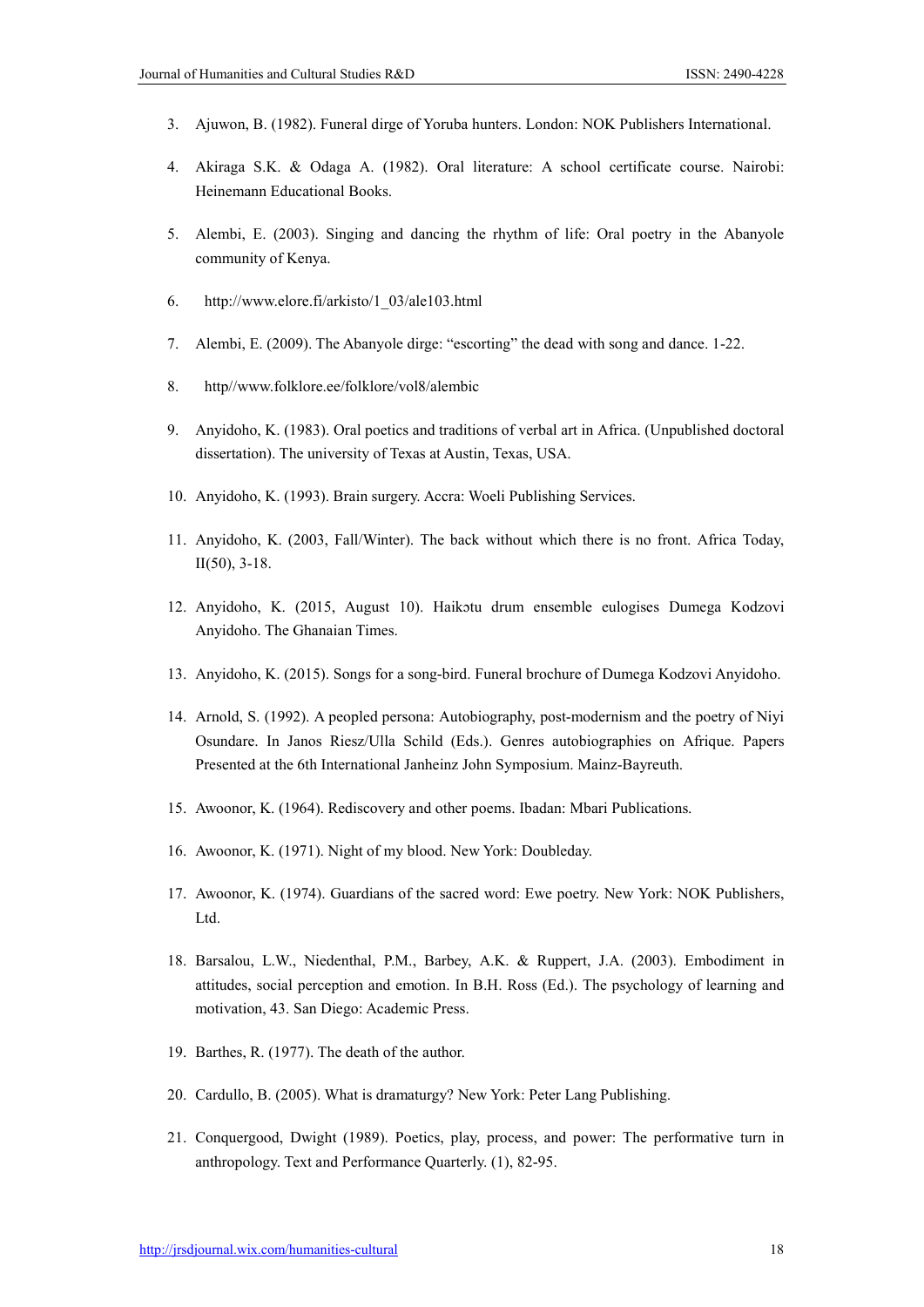- 22. Cuddon, J.A. (1998). The penguin dictionary of literary terms and literary theory, 4th edition. London: Penguin Group.
- 23. Di-Yanni, R. (1994). Reading fiction, poetry, drama and the essay. New York: McGraw Hill Inc.
- 24. Dorson, R.M. (1957). Folklore in literature: A symposium. Journal of American Folklore 70, 1-8.
- 25. Drewal, M.T. (1989). Performers, play, and agency: Yoruba ritual process (Unpublished doctoral dissertation). New York University, New York, USA.
- 26. Dryden, J. (1982). An essay of dramatic poesy. In A.H. Gilbert (Ed.). Literary criticism: Plato to Dryden,  $18<sup>th</sup>$  edition (pp. 601- 658). Detroit: Wayne State University Press.
- 27. Finnegan, R. (1976). Oral literature in Africa. Nairobi: Oxford University Press.
- 28. Finnegan, R. (2007). The oral and beyond: Doing things with words in Africa.
- 29. Gunner, L. (2007). Africa and orality. In T. Olaniyan & A. Quayson (Eds.) African Literature: An anthology of criticism and theory (pp. 67-73). London: Blackwell.
- 30. Innes, G. (1974). Sunjata: Three Mandinka versions.
- 31. Kapchan, D. (1995). Performance. The Journal of American Folklore, Vol. 108(430), 479-508.
- 32. Nketia, J.H. (1955). The funeral dirges of the Akan People. Achimota: James Townsend and Sons Ltd.
- 33. Okpewho, I. (1983). Myth in Africa: A study of its aesthetic and cultural relevance. Cambridge: Cambridge University Press.
- 34. Okpewho, I. (1992). African oral literature: Backgrounds, character, and continuity. Bloomington: Indiana University Press.
- 35. Okpewho, I. (2007). Oral literature and modern African literature. In T. Olaniyan & A. Quayson (Eds.), African literature: An anthology of criticism and theory (pp. 74-84). London: Blackwell.
- 36. Owomeyela, O. (1979). African Literatures: An introduction. Massachusetts: Crossroads Press.
- 37. Parry, M. & Albert L. (1978). The singer of tales. Cambridge: Harvard University Press.
- 38. Quick, C. (1999). Ethnopoetics. Folklore Forum, 1-2(30), 506-519.
- 39. Roland B. (1977). The death of the author.
- 40. Saanchi, A. J. (2002). Linguistic parallelism and the Dagaaba dirge. In F. K. Ameka & E. K.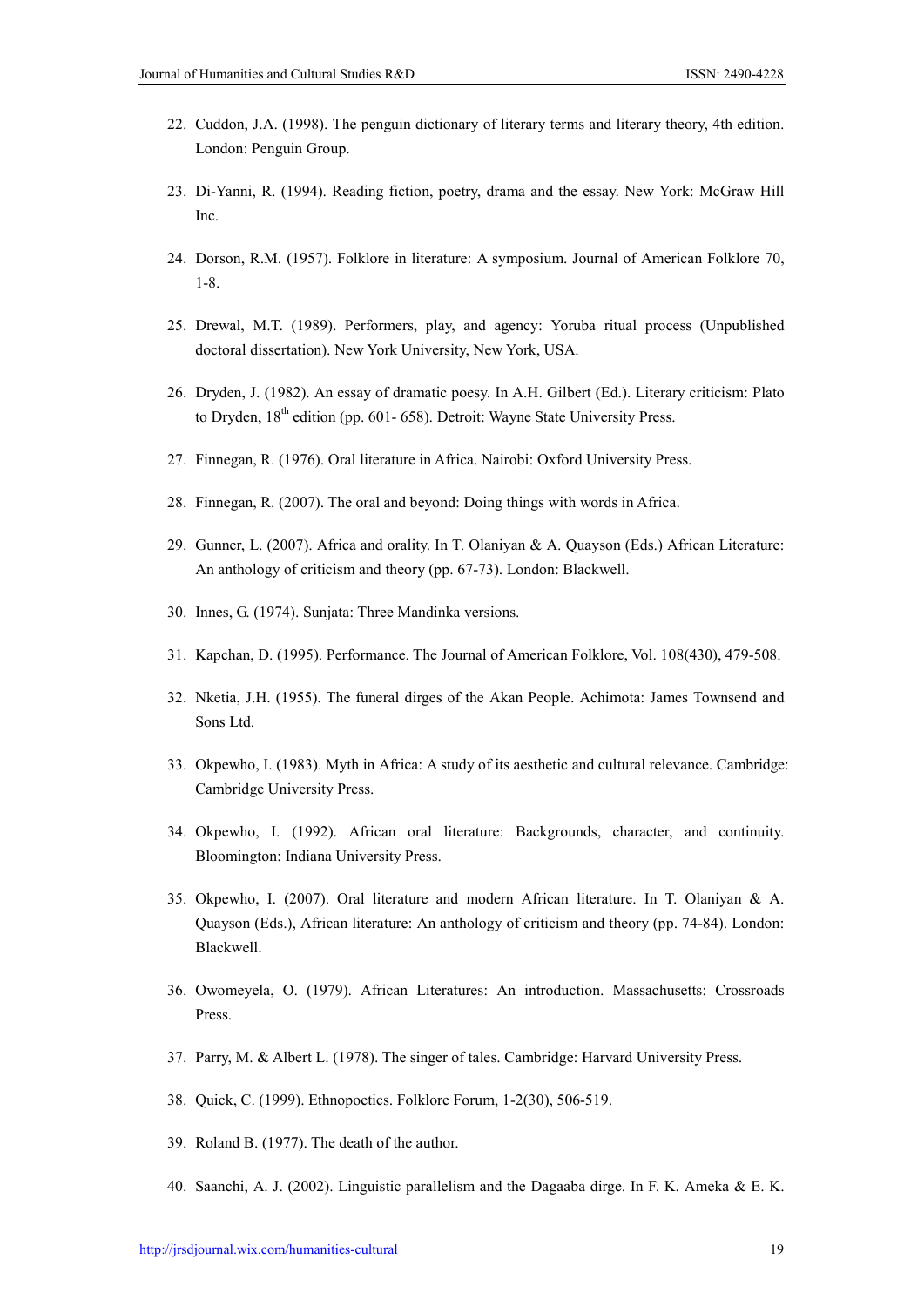Osam (Eds.), New directions in Ghanaian linguistics (pp. 409-423). Accra: Black Mask Ltd.

- 41. Varela, F., Thompson, E., & Rosch, E. (1991). The embodied mind. Cambridge: MA: MIT Press.
- 42. Peek P.M. & K. Yankah (2004). Women folklore: Ghana. In P. M. Peek & K. Yankah (Eds.). African folklore: An encyclopedia. New York: Routledge.
- 43. Ziemke, T. (2001). What's that thing called embodiment? Skövde: University of Skövde.

#### Notes

According to my respondents and literature available about Kɔdzovi Nugbegble, he was an ingenious leader of the group and the society at large. As a poet-cantor, he enjoyed the absolute trust and admiration of the community due mainly to the usual respect to which both the 'word' and those who creatively use it are held in African societies. Kɔdzovi Nugbegble was able to transform his dreams, thoughts, feelings and insights into telling striking stories and poetry through sound (compositions, songs, drum language). He exercised prudence and enormous imaginative caution so that he did not individualise and taint the medium and the message for self-clamoring.

- 1. This goes particularly for poems contained in: Anyidoho, K. (1993). *Brain surgery*. Accra: Woeli Publishing Services.
- 2. Examples are: Gordon Innes' *Sunjata: Three Mandinka Versions* (1974) & Finnegan, R. (1976). *Oral literature in Africa*.
- 3. The respondents are: Kofi Anyidoho, *Azagunɔ* Zico Gagodo, *Henɔ* Francis Gagodo Vovoli, *Tsiami,* Zɔmelo, *Azagunɔ* Monako, all of Ʋeta-Gbɔta and members of the *Haikɔtu* Ensemble. I also spoke to a few members of the group on casual basis.
- 4. This is the preliminary stage of the entire project so interviews were restricted to main players. I will continue with additional respondents and in-depth interviews in subsequent field trips.
- 5. During the period, Kofi Anyidoho screened videos of his recent works carried out in the community to the people. Most of the people in the crowd identified themselves, friends and neighbours in the videos.
- 6. Specifically, Babalola studied content and form of the Ijala hunters chant genre; Abimbola gathered and documented Ifa divinatory poems; Okpewho investigated genre in Africa, and countered the claims made by Finnegan in 1970 to the effect that the epic genre does not exist in Africa.
- 7. I am an Anlo-Eve and the key respondents, Kofi Anyidoho comes from Ueta-Gbota, so are other respondents.
- 8. The specific community in reference is Ueta-Gbota.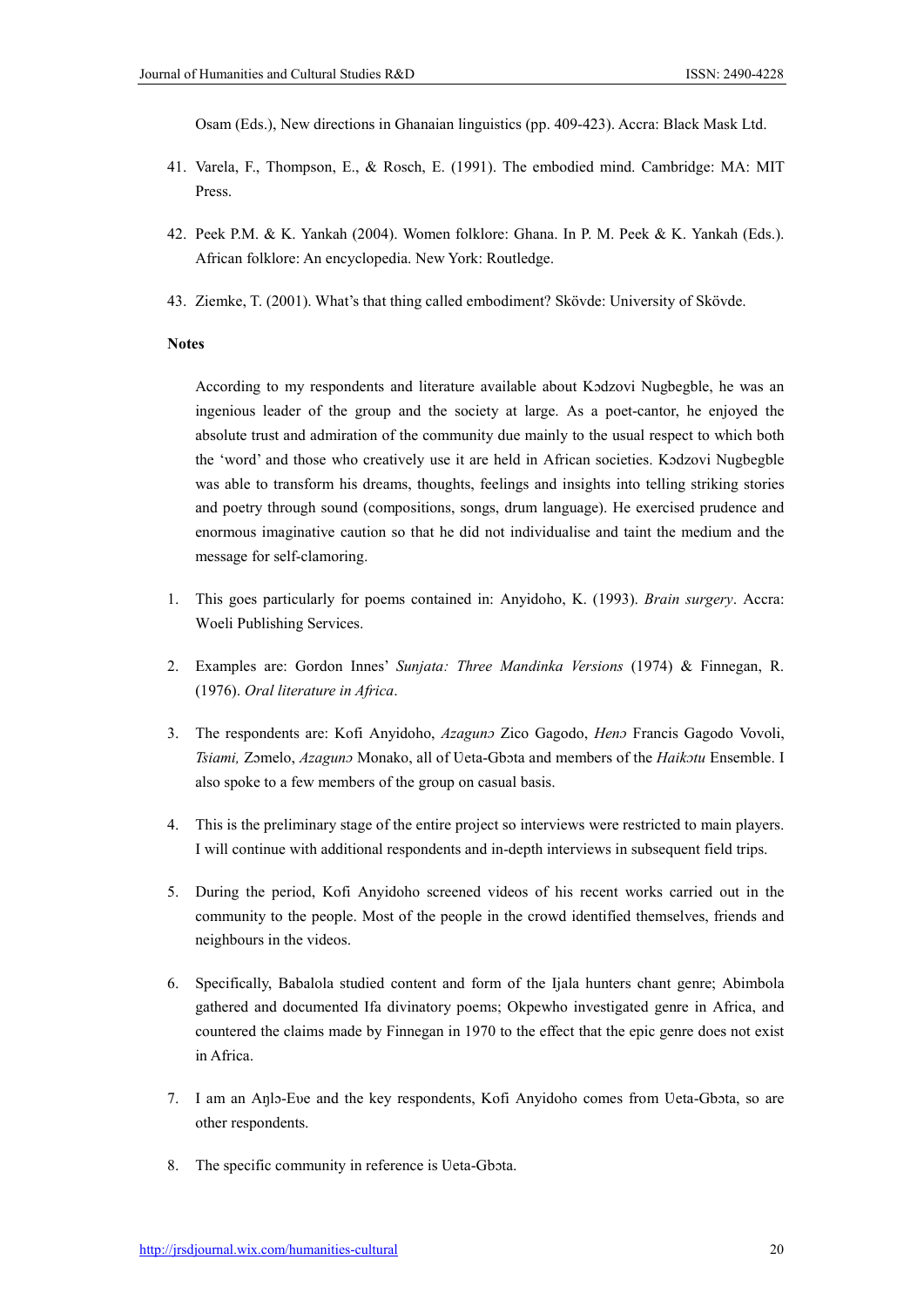- 9. Other scholars who define dirges in a similar manner are: Okpewho, I. (1992). *African oral literature: Backgrounds, character, and continuity* (p. 156). Bloomington: Indiana University Press, and Odaga and Akiraga (1982). *Oral literature: A school certificate course* (p. 78). Nairobi: Heinemann Educational Books.
- 10. *Nyayito* is a group that specialises in the tradition of Ewe funeral songs and dance established by Akpalu Vinoko.
- 11. I am yet to explore the anti-clockwise movement identified in Eve song performances.

| <b>Item</b> | Day/Date    | Location(s)      | <b>Activity(ies)</b> | Significance                                            |
|-------------|-------------|------------------|----------------------|---------------------------------------------------------|
| 1.          | Wed.        | Ueta-Gbota       | About                | Hakpa<br>(song)<br>practice)<br>session<br>to           |
|             | Aug.<br>12, | (Evening)        | two-and-half hour    | rehearse old songs and compose new                      |
|             | 2015.       |                  | rehearsal<br>of      | ones in preparation for a poetic search                 |
|             |             |                  | Haikotu              | for the soul of a departed poet-cantor                  |
|             |             |                  | Performance          | (Heno) and master drummer (Azaguno),                    |
|             |             |                  | Ensemble<br>of       | and paying of tribute to his spirit.                    |
|             |             |                  | Ueta-Gbota.          | Members of the Haikotu Group are                        |
|             |             |                  |                      | duty-bound<br>embark<br>this<br>to<br>on                |
|             |             |                  |                      | 'expedition.'                                           |
| 2.          | Thur.       | Ueta-Gbota<br>to | Azaguno-Heno         | Communal affirmation and reciprocity:                   |
|             | Aug.<br>13, | Dolofi; Bolove;  | Dzidzi<br>(poetic    | During<br>the<br>poetic<br>search,<br>formal            |
|             | 2015.       | Afiadenyigba     | search for the soul  | $\alpha$ f<br>information<br>the<br>death<br>$\alpha$ f |
|             |             | (Adziehe,        | of                   | Azaguno/Heno was announced and the                      |
|             |             | Lagbati,         | master-drummer       | invitation<br>extended<br>other<br>was<br>to            |
|             |             | Kpoinga,         | and poet-cantor)     | performance groups in the neighbouring                  |
|             |             | Gbonga,          | by the Ueta-Gbota    | communities to support in performing                    |
|             |             | Ablome);<br>and  | Haikotu              | the funeral of one of their own. It was                 |
|             |             | Tsavanya.        | Performance          | believed that the deceased occasionally                 |
|             |             |                  | Ensemble.            | made trips along these routes, and it was               |
|             |             |                  |                      | likely he 'departed' to visit his work                  |
|             |             |                  |                      | colleagues in these communities. The                    |
|             |             |                  |                      | search was carried out by the singing of                |
|             |             |                  |                      | remembrance<br>and<br>praise<br>songs                   |
|             |             |                  |                      | specifically composed for the occasion                  |
|             |             |                  |                      | and old songs of the deceased Heno. The                 |
|             |             |                  |                      | emblematic occupational paraphernalia                   |
|             |             |                  |                      | of the deceased such as drum-stick (for                 |
|             |             |                  |                      | Azaguno) and horse-tail fly-whisk (for                  |
|             |             |                  |                      | Heno) was displayed in his memory. A                    |
|             |             |                  |                      | symbolic token of drinks and cash                       |
|             |             |                  |                      | $(GH\mathcal{L}120.00)$ were donated by each            |

# Summary of field activities